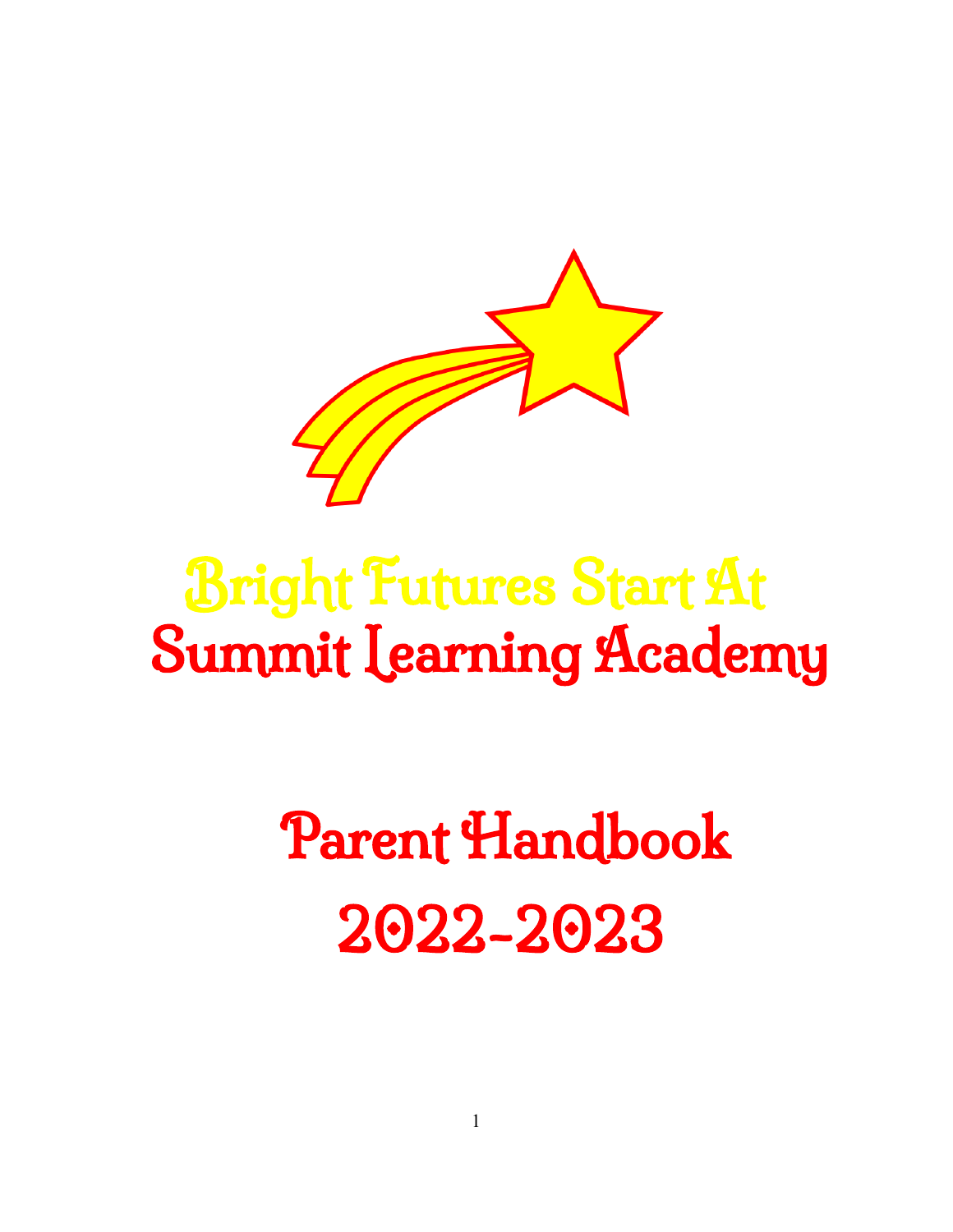## **INDEX**

- **● Welcome**
- **● Teaching Philosophy**
- **● Program Overview**
- **● Program Philosophy**
- **● Summit Learning Academy Staff**
- **● Student Teachers**
- **● Program Curriculum and assessment**
- **● Outdoor Classroom**
- **● Assessment**
- **● Parent Involvement**
- **● Hours and Days of Operation**
- **● Guidelines for Winter WEather Closings**
- **● Priority on Safety**
- **● Making the Decision**
- **● Notifications About Closures**
- **● Severe Cold**
- **● Admission/Enrollment Procedures**
- **● Risk Management**
- **● Wellness/Illness Policy**
- **● PPE Policy**
- **● Cleaning Policy**
- **● Healthy Hygiene Behavior**
- **● Medication Policy**
- **● Incident /Accident Policy**
- **● Behavior Management**
- **● Meals and Snacks**
- **● Rest Time**
- **● Clothing**
- **● Child's Personal Belongings**
- **● Field Trips**
- **● Tuition and Fees**
- **● Schedule Change**
- **● Withdrawal/Dismissal Policy**
- **● Absences**
- **● Drop-off and Pick-Up Policy**
- **● Pick Up Policy**
- **● eLearning PAQ Sheet**
- **● Signature Page**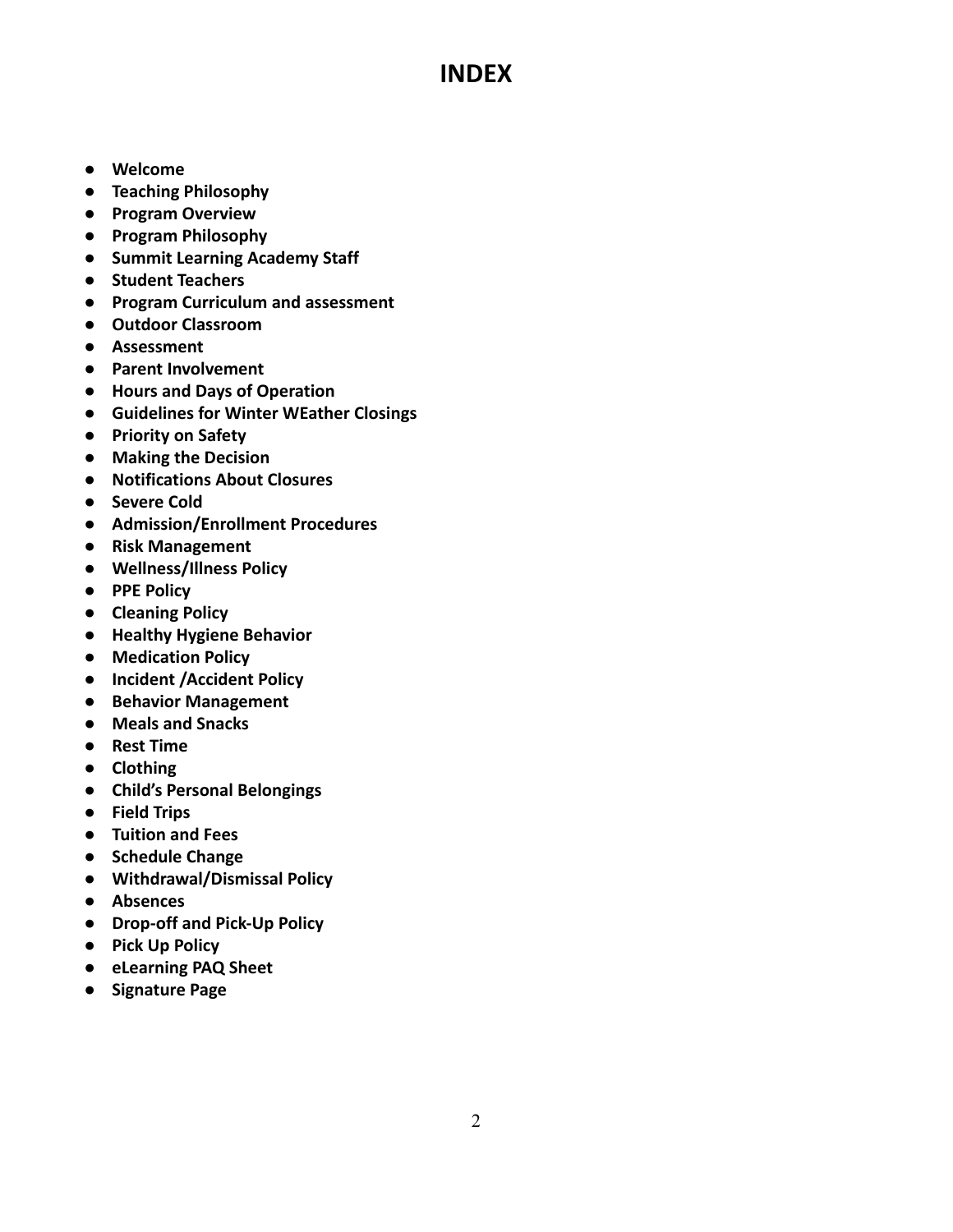Dear Families,

We would like to welcome you to SUMMIT Learning Academy. We ensure a quality environment, quality program/curriculum, and quality staff. Our goal is to provide a safe and nurturing learning environment that will promote the spiritual, physical, social, emotional, and intellectual development of each child while attending to the needs and preferences of families. We ask that you always feel comfortable to request information and ask questions --- this may be 'home-away-from-home' for your child/children and the security and comfort for you and your child/children are extremely important.

We look forward to working with you and your child. Our goal is to assure you and your child/children safety and security with the focus on a high-quality educational program. Please be aware that if changes are made to your child's classroom/teachers, they are made with the best interest of SLA and your child in mind. However, please let us know if you have any questions or concerns. The only way we can address issues is if we are aware of them.

Kjrsten Dorwart Summit Learning Academy Director Summitlearning1345@gmail.com 815\*780\*7324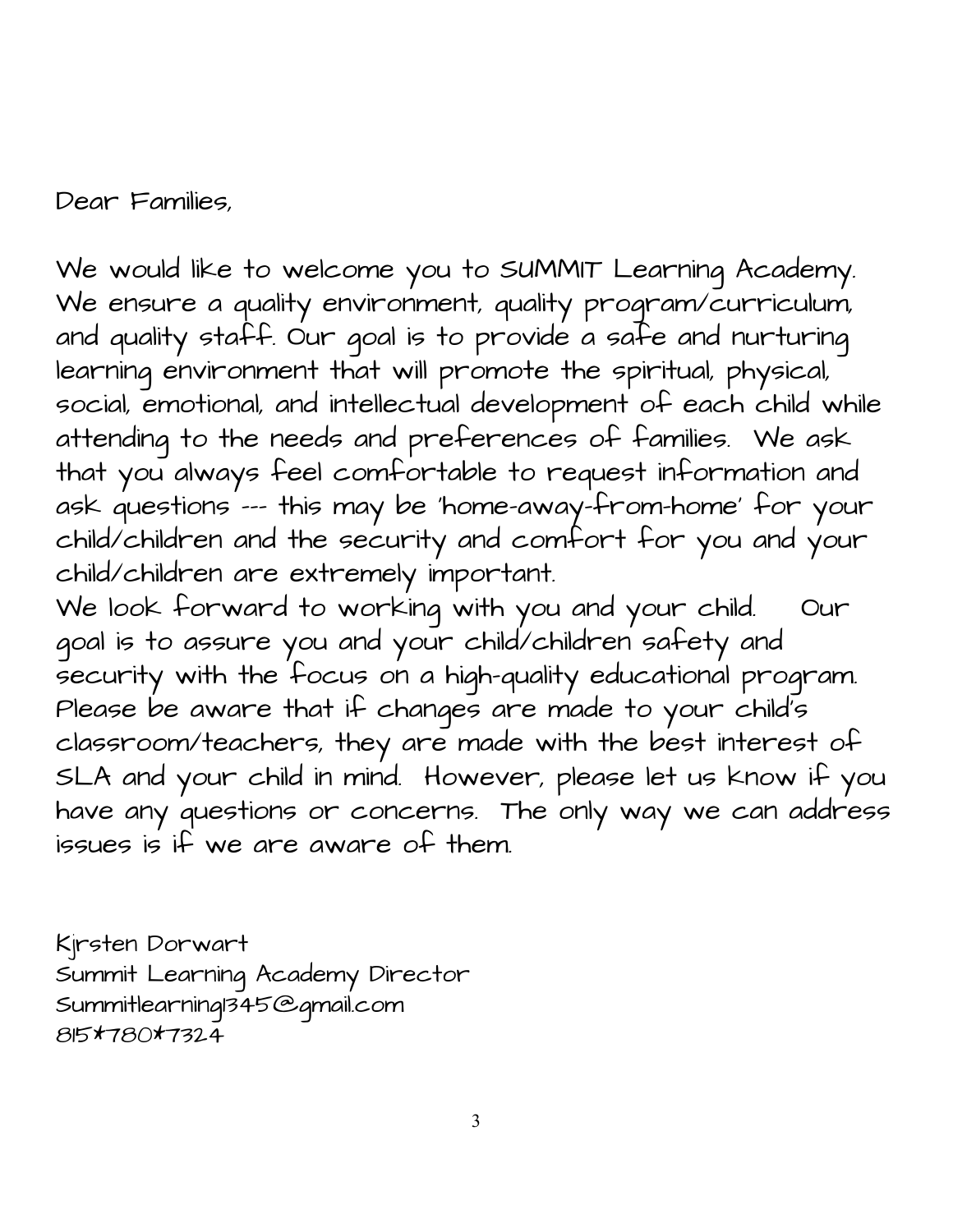#### *TEACHING PHILOSOPHY*

The children that we teach are valued for their individuality, their creativity, their curiosity, their opinion, and their ability to engage in meaningful play.

The families that we serve are valued for the unique bond that they have with their children, the commitments that they have to work, home and community, and the insight they provide into their children's world.

Our staff is valued for the unique ways in which they enrich the classroom environment, the knowledge, and skills that inspire them, and the respect they show for the children in their care.

We are all a part of a Learning Community. We are a team!

#### **PROGRAM OVERVIEW**

Summit Learning Academy (SLA) is located at Grace United Methodist Church. It serves children from 2-5 years of age. Summit Learning Academy also serves as an on-site advanced education learning facility. College students will use SLA for course observations, fieldwork, and student teaching experiences. SLA will provide a quality educational setting for families and children, based on a current theory regarding best educational practices for the growing and developing minds and bodies of young children.

#### **PROGRAM PHILOSOPHY**

It is the philosophy of Summit Learning Academy Preschool that children be encouraged to learn and grow by providing a foundation of developmentally appropriate experiences where all children can succeed in a safe and nurturing environment. We believe that each child is a unique individual and that all children can learn. Our preschool programs provide inclusive settings that recognize children's varied abilities, interests, needs, and learning styles. We believe children learn best through meaningful play. Our play-based, child-centered program reflects the integration of physical, cognitive, social, emotional, language, self-help, and aesthetic areas for the child's total development. Meaningful play encourages curiosity, discovery, and problem solving, allowing individual growth and development of a positive self-image.

#### **SUMMIT LEARNING ACADEMY STAFF**

All staff members have completed a hiring process that includes an interview, background check, and Safe Sanctuary training through Grace United Methodist Church. They all have health/physical verification, and three letters of recommendation. Lead teachers must have a minimum of 60 College Credits. 6 of the 60 **MUST** be in Early Childhood. Preferred Associate's or Bachelor's Degree in Early Childhood Education. (Bachelor's Degree preferred.) Staffing of classrooms is at the discretion of the Director and is made to best fit the needs of our students.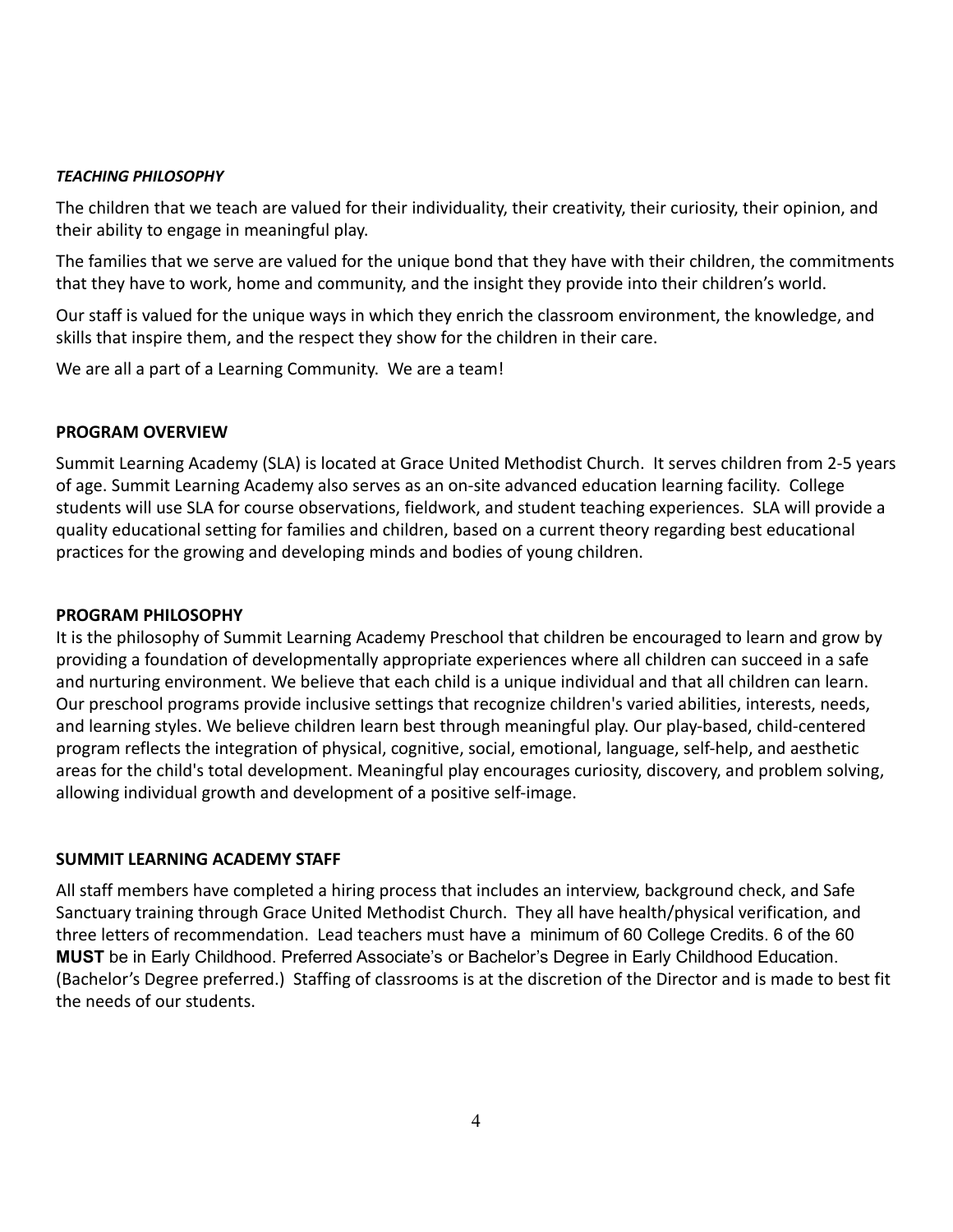#### **Means of Communication between the Center and Parents.**

If you need to contact Krjsten or Summit Learning Academy. You may contact us in the following ways: Phone: 815-780-7324, Email: summitlearning1345@gmail.com, or Website Gracelasalle.com

#### **STUDENT TEACHERS**

SLA is designed to provide students in the IVCC Early Childhood Education program with opportunities for supervised hands-on experience with young children. Knowledge gained through prerequisite coursework in Early Childhood Education prepares college students to take full advantage of this opportunity for fieldwork. Students may engage in observations, field experiences, and student teaching experiences on-site. This is approved through the course instructor, program coordinator/center director, and teachers. The Early Childhood Education curriculum requires college students who are pursuing the Associate of Applied Science degree to complete two student teaching experiences. All student teachers will complete the same health and safety precautions as Center employees, and will at ALL times be supervised by staff. Student teachers will comply with all policies and regulations set forth in SLA's personnel manual. Parents will be notified of student-teacher placements within SLA.

Student teachers will assist SLA staff by implementing developmentally appropriate activities that enhance and support the classroom curriculum.

#### **PROGRAM CURRICULUM AND ASSESSMENT**

Young children are constantly developing a sense of initiative and creativity. They are curious about the world around them and about learning. They are exploring their ability to create and communicate using a variety of means and through creative movement, and using their bodies to represent ideas and experiences.

The faith-based integrated curriculum invites children to grow in their relationship with God and with each other. Christian values are incorporated daily in classroom learning.

On a daily basis, we provide opportunities for a large group, small group, and individual learning. Hands-on learning develops knowledge, skills, and abilities in the domains of multiple arts, fine motor, math, science, social studies, dramatic play, and gross motor.

Integrating a variety of developmentally appropriate practices enables educators to make and strengthen home-school connections. Through technology, educators can measure and record development, document growth, plan activities, and share information with parents, families, and communities. Photographs, audio, and video recordings document, archive, and share a child's accomplishments and developmental progress.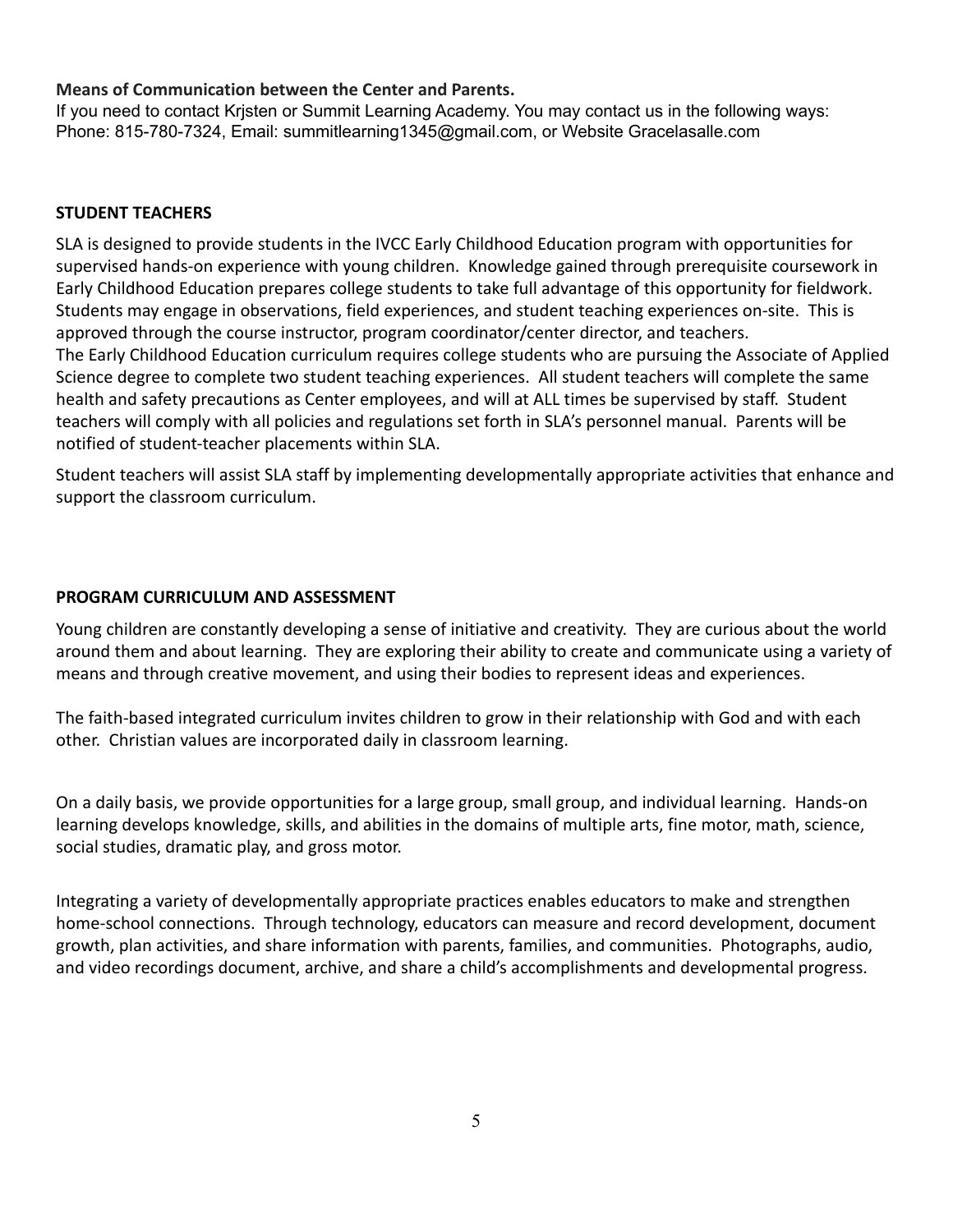#### **ASSESSMENT**

Teachers and student teachers use documented observations and a collection of samples of children's work to plan activities that will challenge each individual child as well as groups of children. All children are assessed regularly through staff observations, staff-child interactions, and the daily activities planned to enhance and engage each child's development. Parent-Teacher Conferences will be held in the fall and spring semester for 3-5 year-olds, and for 2 year-olds as requested or needed.

#### **PARENT INVOLVEMENT**

Frequent communication with parents/guardians is extremely important in providing quality care and education for young children. Your involvement in the learning/educational process is of great value to the staff, as well as lifelong learning for the child.

**SLA views parental involvement as an essential ingredient of its comprehensive strategy to facilitate the learning and development of the children it serves. Parental participation takes many forms, ranging from classroom donations of supplies to environmental improvements, to participation in the classroom with activities, and/or periodic fundraising activities.**

**A parent's most important role in ensuring that children are well-rested and at school on time.**

#### **HOURS AND DAYS OF OPERATION INCLUDING BEFORE AND AFTER CARE**

SLA is open Monday – Friday from 7:00 am – 3:00 pm. If at any time, children are not enrolled for early or later hours in the day, parents will be made aware, and the director has the authority to open SLA later or close SLA earlier.

Parents/guardians MUST contact SLA by 8:00 am if a child will be absent on a particular day. If a child typically arrives prior to 8:00 a.m., it is greatly appreciated if the parent contacts SLA prior to the time of arrival to inform of the child's absence.

#### **LATE ARRIVAL POLICY**

This policy relates to the late arrival of students to Preschool to Year 2 classes.

#### **PURPOSE**

To highlight the importance of students consistently arriving at school on time.

#### **BELIEFS**

For the integrity of our learning and teaching programs, we believe that children need to be at school on time. A natural cycle of activity occurs each day as part of the class program. The beginning of the day is the time when children are introduced to plans for their learning for the day. A focus on and immersion in learning begins at 8.30 a.m. and builds over the course of the morning.

A child who arrives late misses out on introductions, information, and plans for the day ahead. This can lead to a less productive and engaged learner. Additionally, a child arriving late inadvertently disrupts the class, impacting the learning of the other students.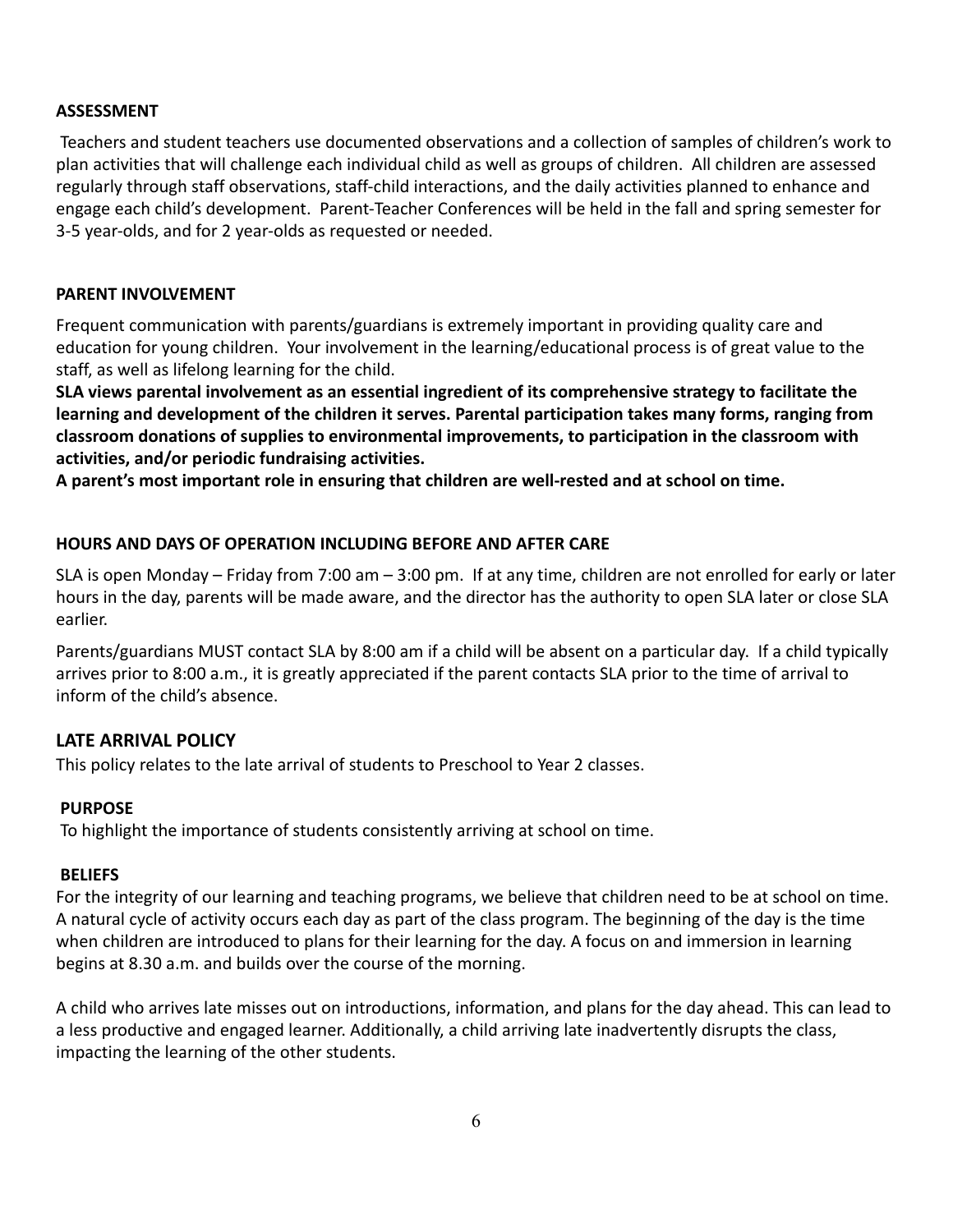When we ensure that a child arrives consistently on time each day, we encourage and develop an important habit that will carry through the child's years at school.

#### **PROCEDURES**

School begins promptly at 8.30 a.m.

• Parents and caretakers of students enter through the Summit Wing Entrance and accompany children into their classroom. Teachers will record attendance in class rolls.

• A child who arrives after 8:30 a.m. is considered late and will be marked accordingly on the class roll. Children who arrive late (after 8:30a.m.) must be signed in at the Main Church Office and will be taken to the classroom by a staff member.

#### **Release of Information to Representatives of Minors-**

Minor's Parents/Legal Guardian The minor's parents have access to the information in the SLA files that pertains to them and/or the minor. All information is confidential and will not be released to anyone but the legal guardians.

#### **Guidelines for Winter Weather Closing**

The community should assume that classes are in session at the normal time unless otherwise notified. Occasionally, inclement weather and/or hazardous road conditions may cause SLA to close. The health and well-being of our children, staff, and families is our highest concern. \* **Pick up will be at the Summit Main Entrance for ALL AGES.\* \*\* Snow Days will NOT be made up \*\***

#### **Priority on Safety**

During inclement weather or in emergency situations, our first priority is the safety and welfare of our students and staff. At the same time, the closing of school can be burdensome to families due to childcare and work schedules. We consider canceling school to be an exception and we place a strong emphasis on keeping our schools open. Some of the primary factors that are considered when making a decision include the following:

- The safety and well-being of students and staff
- The severity of the weather (extreme cold, excessive snow, flooding, etc.)
- The timing of the weather events
- The ability of cars to travel safely
- The operable conditions of our buildings

Whenever a decision is made to cancel school or alter the school day, it is based on the general safety conditions for all students, and staff. The Administration recognizes that conditions may vary for each individual student or family. If you feel that it is unsafe to send your child to school, please contact the school office.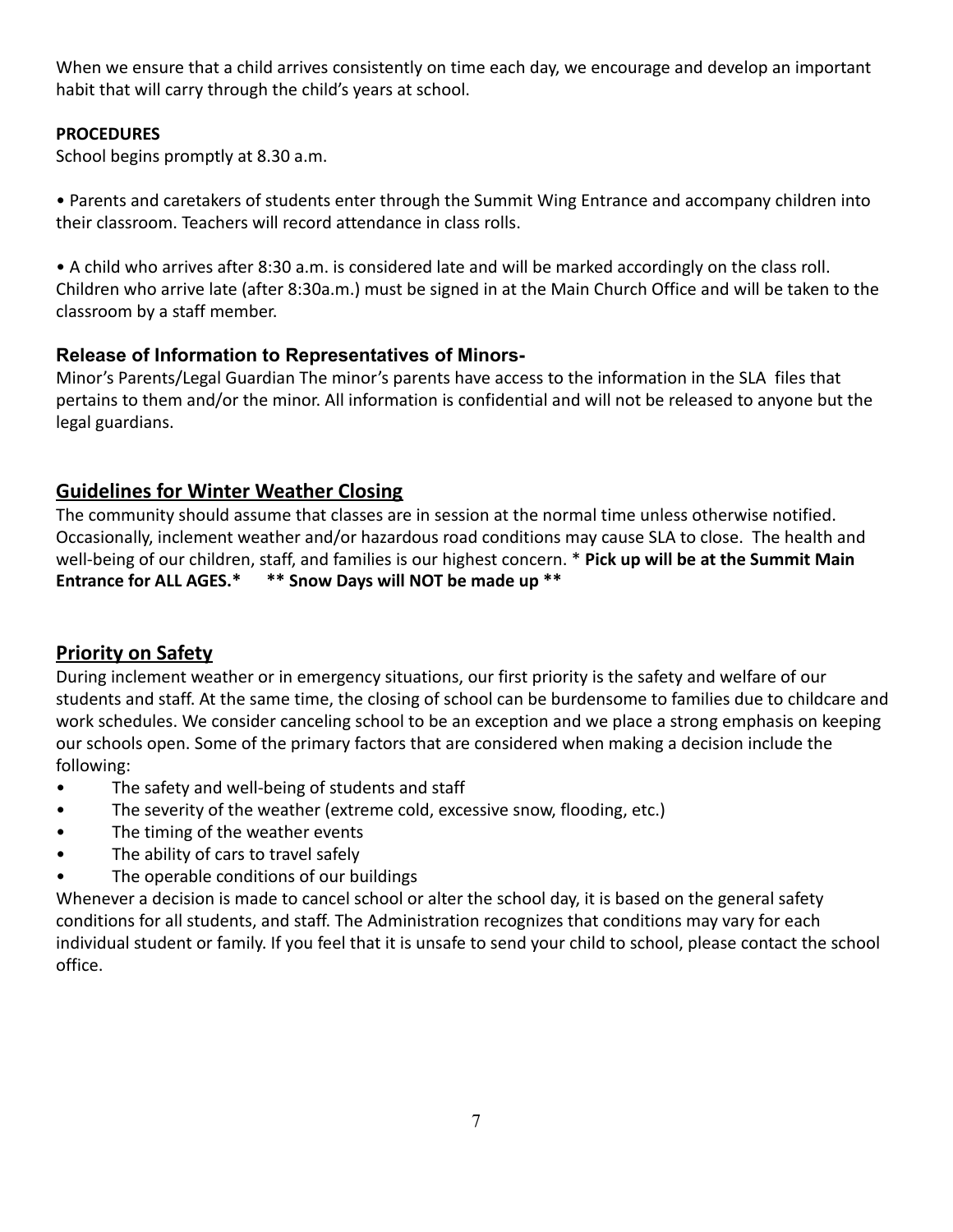#### **Making the Decision**

The administrative staff of the school determines when and if conditions at the school warrant the cancellation or delay for the school day. This decision is normally made in collaboration with other area superintendents, and the Illinois Department of Transportation and the National Weather Service depending on the condition. The National Weather Service will be the primary meteorological source to determine and declare weather conditions such as snow forecasts, wind-chill advisory, or wind-chill warnings.

School may be canceled due to weather conditions or other emergency conditions that made the operation of the school facilities unsafe. When school is canceled, all before and after-school activities, student events, and field trips will be canceled unless specifically announced by the school Director.

#### **Notification About Closure**

School closure decisions will normally be made before 600 a.m. the day of the closure. This allows weather conditions to be monitored overnight to avoid unnecessary closures. Closure decisions will only be made the night before if conditions are known for certain and warrant closure. In the event of a school closing, the information will be available on:

- Summits Facebook Page
- WLPO/WAJK
- WALL 102

#### **Severe Cold- Two Possible Outcomes**

#### **Wind-Chill Warning- Schools Will Be Closed**

Schools will be closed under the condition of a wind-chill warning. A wind-chill warning indicates that life-threatening conditions and a risk to safety exist. Measures should be taken to safeguard life and property immediately. A wind-chill warning is typically issued when the wind-chill will be -30 degrees Fahrenheit or colder and the winds are greater than or equal to 10 mph OR the actual temperature is -15 degrees Fahrenheit

General range: Wind-chills -30 degrees Fahrenheit or Lower and wind speeds 10 mph or greater or actual temperature -15 degrees Fahrenheit or lower

- Classes will be canceled and school closure protocols will be instituted.
- All notifications systems will be leveraged to send school cancellation communications to the families.
- Extracurricular activities will be canceled.

#### **Wind-Chill Advisory- School Will Be Open**

A wind-chill advisory is issued when conditions do not meet the wind-chill warning criteria but still cause significant inconvenience. The weather during a wind-chill advisory is not life-threatening but presents conditions that may result in inconvenience or pose a moderate risk to safety. A wind-chill advisory is typically issued when the wind chill is -20 degrees Fahrenheit or colder AND the winds are greater OR equal to 10 mph.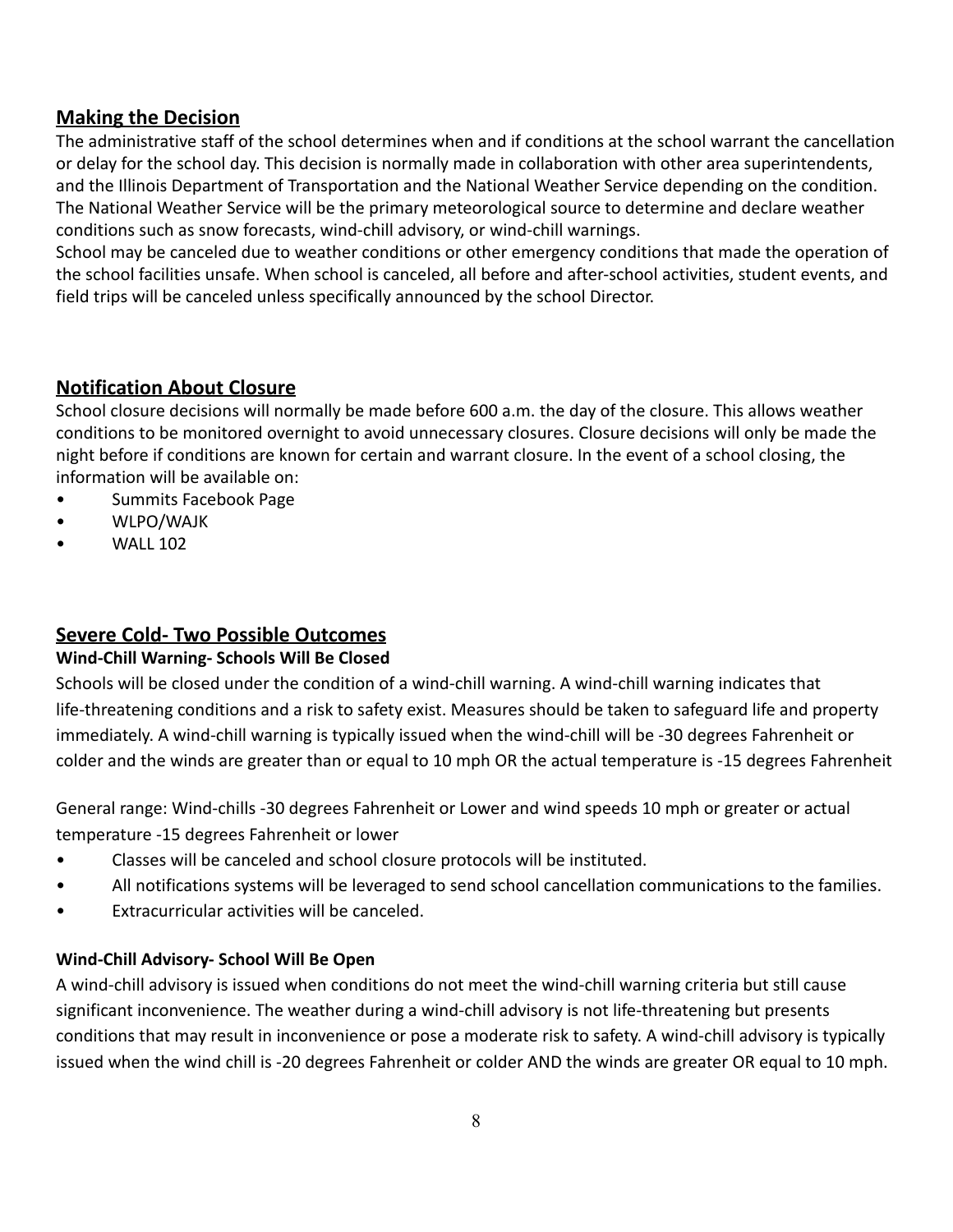- General range: Wind-chills -20 degrees Fahrenheit to -29 degrees Fahrenheit and wind speed 10 mph or greater OR Actual temperature -5 degrees Fahrenheit to -14 Degrees Fahrenheit.
- Schools will be open and student attendance is expected.
- Extracurricular activities will be evaluated and may be suspended if conditions persist.
- All outside student activities will be suspended.

#### **ADMISSION/ENROLLMENT PROCEDURES**

Child enrollment is available on a first-come, first-served basis. Once the enrollment meets full capacity, children will be placed on a waiting list and called when the first available opening exists. Preference is given to children who have attended SLA previously. Priority in enrollment is given to children who will attend SLA on a full-time basis. Part-time children are enrolled when space is available. Once a child has been accepted for enrollment, he/she will not lose his/her place to a full-time child who enrolls subsequently.

The following is required for each child enrolled in SLA:

- Completed application for the registration form.
- Non-refundable registration fee must accompany the application.
- Birth Certificate
- Medical examination and proof of required immunizations (except when exempt for religious reasons) by a licensed physician dated no more than 6 months prior to enrollment.
- Completed financial tuition and fee agreement as it applies to parent/guardian.
- Upon acceptance for enrollment, the child and family are encouraged to plan a scheduled visit to SLA. The non-refundable registration fee, supply fee, and annual, semester, monthly, or weekly tuition must be paid in advance.

Children will be accepted without regard to race, color, or national origin.

## **RISK MANAGEMENT**

- 1. Training, including universal precautions, will be provided to staff. This training will consist of:
	- a. Wellness/Illness Policy
	- b. Fire drill precautions
	- c. Tornado drill precautions
	- d. Playground safety precautions
	- e. Administration of medications
	- f. Hand washing procedures
	- g. Daily environment checks
	- h. Daily child health checks
	- i. PPE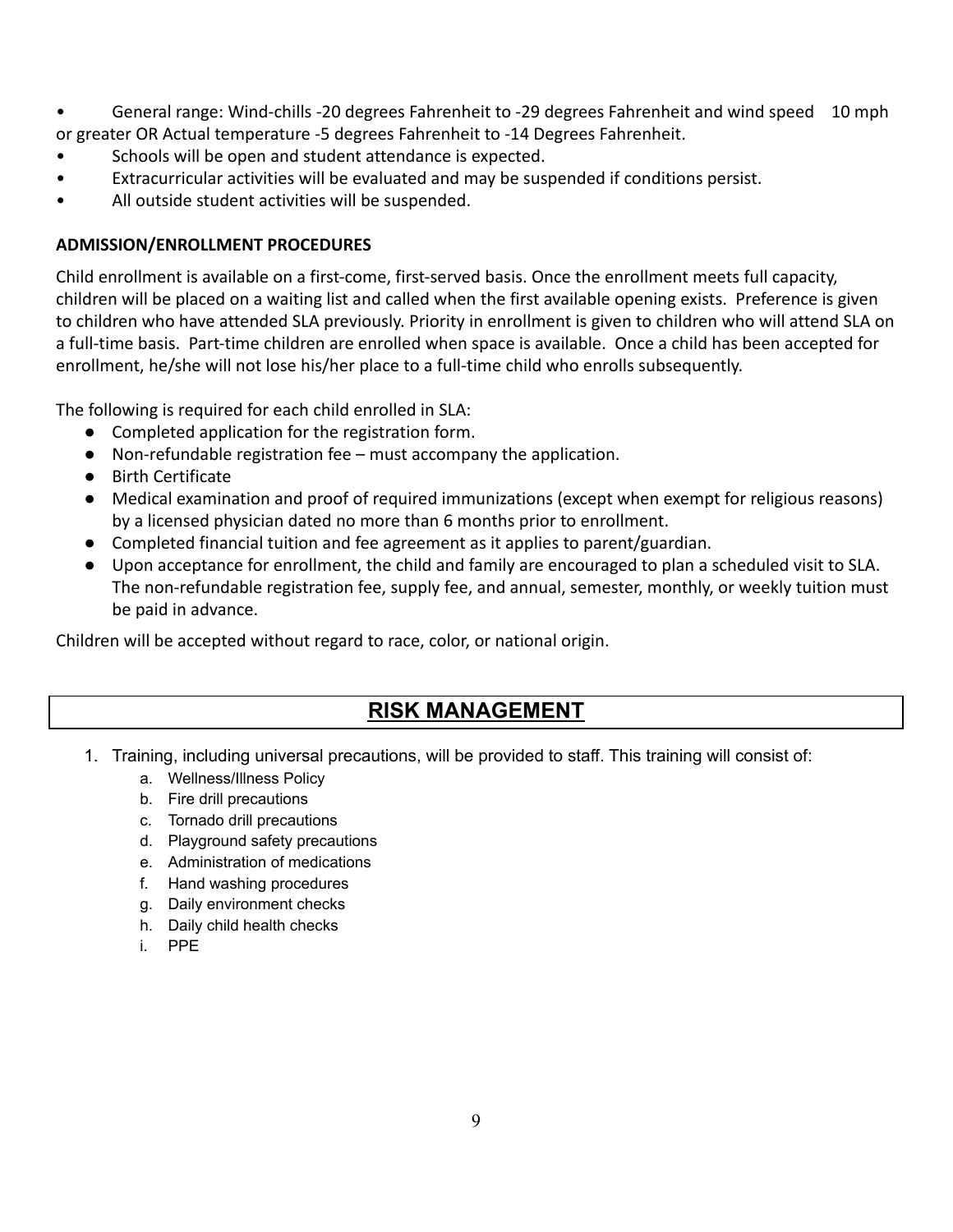#### **WELLNESS/ILLNESS POLICY**

SLA's wellness/illness policy is for the benefit of the health and well-being of all children and staff. Illnesses that require a child to stay home include:

- A fever of 100 degrees or higher auxiliary (under the armpit); 101 degrees or higher orally (in the mouth); 101 degrees or higher with an aural thermometer (in the ear). or 101 degrees or higher with the forehead thermometer. It is recommended that parents consult a doctor if the temperature is over 102 degrees. **A child must be fever-free for 48 hours prior to returning to SLA**.
- Vomiting more than once in a 24 hour period or combined with another symptom.
- Diarrhea with more than one unconfined episode in 24 hours or in a combination of another symptom.
- A sore throat or strep throat
- Unexplained rashes or a diagnosed contagious rash.
- A persistent cough and/or thick nasal discharge. If your child's physician diagnoses these symptoms as a result of allergies, SLA must be informed by a physician's written note.
- Contagious infestations or infections (head lice, scabies, impetigo, ringworm, etc). A child must be nit-free of any head lice prior to returning to SLA.
- Chickenpox lesions must be crusted over before the child is allowed to return to SLA.
- Conjunctivitis commonly referred to as "pink-eye" an inflammation of the eye characterized by discharge, discoloration, and matting of the eye. A child must be on the medication for 24 hours prior to returning to SLA.

If a child develops symptoms of illness during the day, the parent will be notified to make arrangements for the child to be picked up immediately. The child will be isolated in the classroom or office until the arrival of a parent/guardian.

Children who have been absent for three or more consecutive days due to medical reasons must provide a written statement from the doctor stating that the child may return to the childcare setting.

It is important that children play outdoors and get fresh air and exercise. The daily schedule includes outdoor playtime in the morning and afternoon. It is our policy that children who are too sick to play outdoors are too sick to attend SLA.

Every effort is made by staff to inform parents/guardians of contagious and communicable diseases through written communication. Center administration will consult with the Health Department on such issues and proceed with postings as signified.

All Summit Learning Academy Staff adhere to All Doctor recommendations to all Adult Immunizations.

- 2. Fire drills will be conducted and documented throughout the year. Staff must bring emergency cards, first aid kit, and the classroom attendance sheets with them to the designated area.
- 3. Tornado drills will be conducted and documented. Staff must bring emergency cards, first aid kit, and the classroom sign-in/out sheet with them to the designated area.
- 4. The storage of cleaning supplies will be stored in the locked custodial closet in the hallway. All chemicals will be in their original containers and properly marked.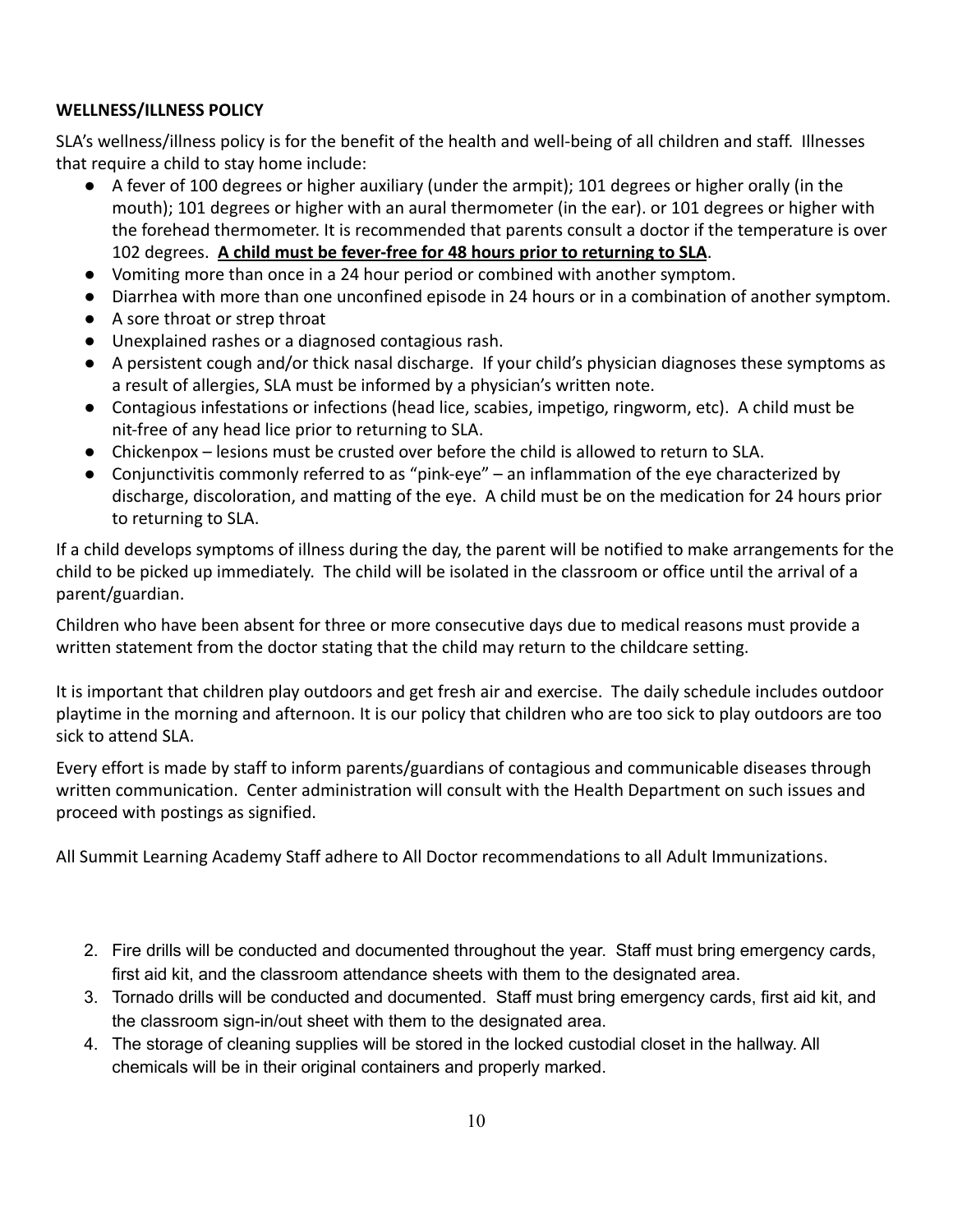- 5. The first staff member on playground duty will complete an outdoor safety and playground check and remove any trash or unwanted materials. A playground check will be done at all times that the playground is in use throughout the day.
- 6. Animals and/or pets will be properly immunized, housed, fed, and maintained in a safe, clean, and sanitary condition at all times.
	- a. Domestic animals, birds or fowl, shall not be permitted at any time in areas where food is prepared or maintained.
	- b. A responsible staff person shall be assigned to the care of any animal or pet on the premises. The children may assist in the care (feeding) of the animal with adult supervision.
	- c. The presence of monkeys, ferrets, turtles, iguanas, birds of the parrot family, or any wild or dangerous animal is prohibited at SLA.
	- d. Any animal that is brought to the Center by a parent/adult as a special visitor must have proof that the animal has been inoculated against rabies. This certification must accompany the animal to the Center.
	- e. Immediate treatment shall be obtained for any child who sustains a bite or scratch from an animal and a child's parent/family member notified immediately. In addition, the Director or teacher must notify the county animal control administrator or designated agent and follow the provisions of the Illinois Animal Control Act (520 ILCS 5).
- 7. On a daily basis, staff will maintain the light housekeeping chores of the classrooms and bathrooms. Light housekeeping will consist of the dusting of furniture, sanitation of toys and equipment, sanitation of tables for meals/snacks, and sweeping of floors after each meal and snack.

**Suspected child abuse and/or neglect will be reported to the Center Director immediately upon which a call is necessary to the Child Abuse/Neglect Hotline as required by the Abuse and Neglect Report Act, as amended. The hotline telephone number is 1-800-252-2873.**

#### **\*\*ALL STAFF ARE REQUIRED TO BE FIRST AID/CPR/AED CERTIFIED\*\***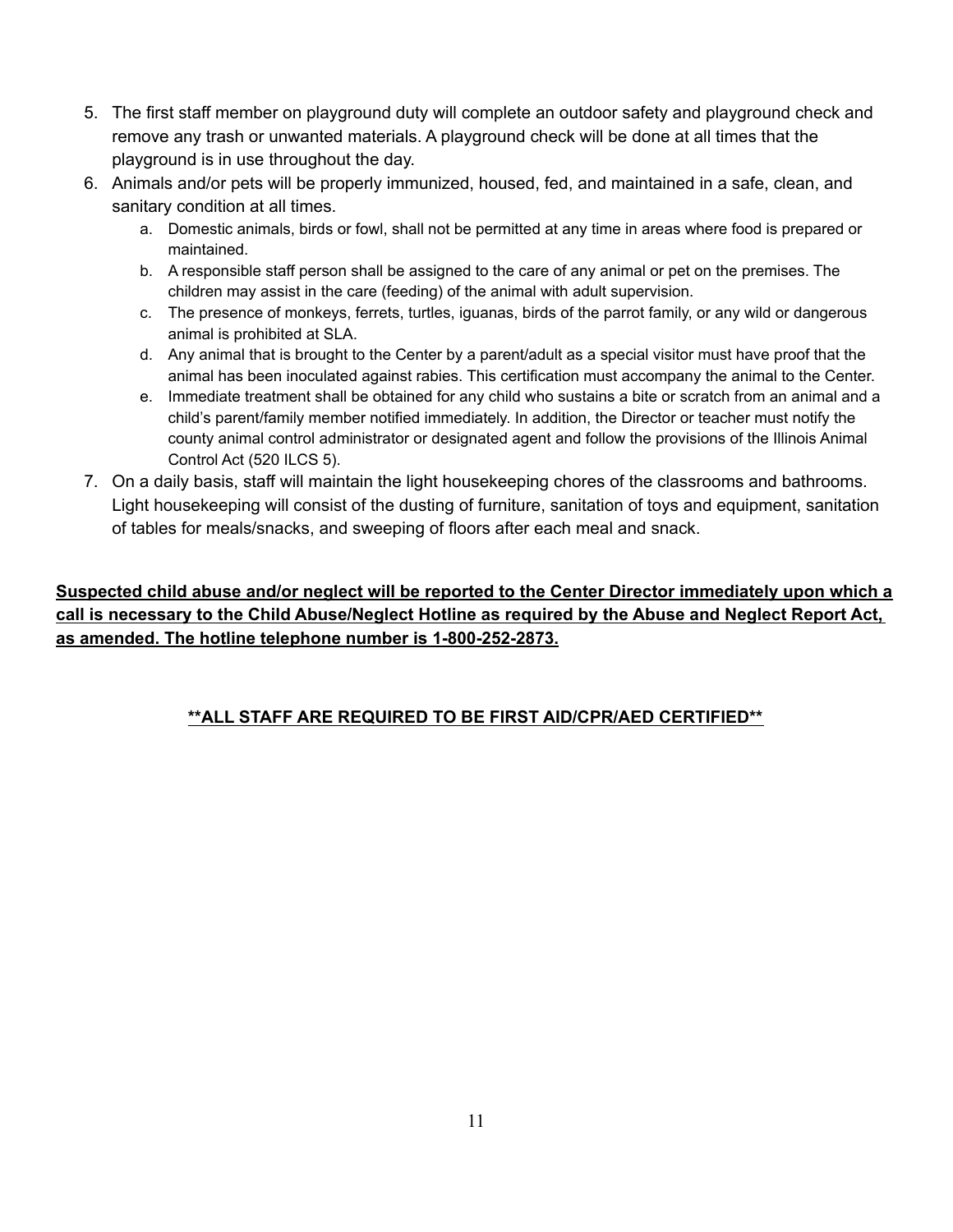#### **PPE POLICY**

#### **Summit Learning Academy's number one priority is to ensure the safety of your children as well as the staff.**

- ALL staff will be wearing masks at all times.
- Center will supply personal protective equipment (PPE) for staff and children, including but not limited to face masks or face shields and gloves. These are located in the main office.
- PPE must be utilized in the following: Staff shall wear a mask or face shield at all times when in the facility;
- All parents/guardians/persons must wear a face mask when dropping off and picking up Non-permeable gloves shall be worn while serving food, diaper changing, and/or dealing with wounds
- Social Distancing Strategies
	- Classes will include the same group each day, and the same child care providers will remain with the same group each day.
	- Playground times will be staggered, as well as keeping age groups separate for special activities such as art, music, and exercising.
	- Naptime,- children's cots are spaced out as much as possible, ideally 6 feet apart.

#### **Screen Children Upon Arrival**

- Persons who have a fever of 100.40 (38.00C) or above or other signs of illness will not be admitted to the facility.
	- Temperatures will be checked using a non-contact thermometer, cleaned with an alcohol wipe between each use.

#### **Clean and Disinfect**

Toys that can be put in the mouth will be cleaned and sanitized. Other hard surfaces, including diaper changing stations, doorknobs, and floors will also be disinfected.

#### **Cleaning and disinfection efforts:**

- [Routinely clean, sanitize, and disinfect](https://www.cdc.gov/coronavirus/2019-ncov/prepare/disinfecting-building-facility.html) surfaces and objects that are frequently touched, especially toys and games. This may also include cleaning objects/surfaces not ordinarily cleaned daily such as doorknobs, light switches, classroom sink handles, countertops, nap pads, toilet training potties, desks, chairs, cubbies, and playground structures. for child care settings.
- Use all cleaning products according to the directions on the label. For disinfection, most common EPA-registered, fragrance-free household disinfectants should be effective. If surfaces are dirty, they should be cleaned using a detergent or soap and water prior to disinfection. Follow the manufacturer's instructions for concentration, application method, and contact time for all cleaning and disinfection products.
- All cleaning materials will be kept secure and out of reach of children.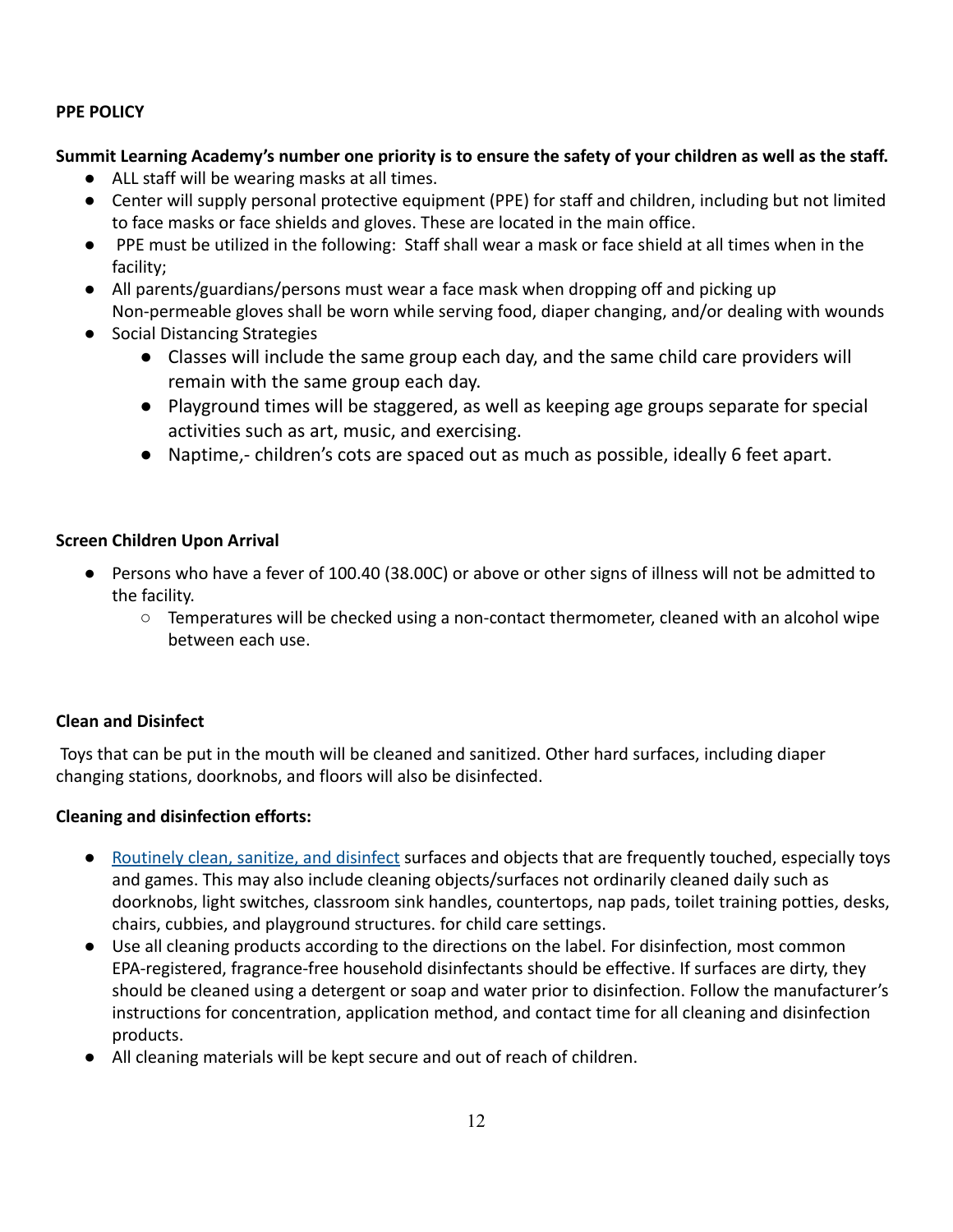● Cleaning products will not be used near children, and staff should ensure that there is adequate ventilation when using these products to prevent children from inhaling toxic fumes.

#### **Clean and Sanitize Toys**

- Toys that cannot be cleaned and sanitized will not be used.
- Toys that children have placed in their mouths or that are otherwise contaminated by body secretions or excretions will be set aside until they are cleaned by hand by a person wearing gloves. Clean with water and detergent, rinse, sanitize with an EPA-registered disinfectant, rinse again, and air-dry. You may also clean in a mechanical dishwasher. Be mindful of items more likely to be placed in a child's mouth, like play food, dishes, and utensils.
- Machine washable cloth toys should be used by one individual at a time or should not be used at all. These toys will be [laundered](https://www.cdc.gov/coronavirus/2019-ncov/daily-life-coping/children.html) before being used by another child.
- We will not share toys with other groups of infants or toddlers.
- Children's books, like other paper-based materials such as mail or envelopes, are not considered high risk for transmission and do not need additional cleaning or disinfection procedures.

#### **Clean and Disinfect Bedding**

● All Bedding will be washed. Keep each child's bedding separate. Cots are labeled for each child. Caring for Infants and Toddlers

#### **Diapering**

When Diapering a child, Staff will wash their hands first along with the child's hands before they begin, and wear gloves. Follow safe diaper changing procedures. Procedures should be posted in all diaper changing areas. Steps include:

- Prepare (includes putting on gloves)
- Clean the child
- Remove trash (soiled diaper and wipes)
- Replace diaper
- Wash child's hands
- Clean up diapering station
- Wash hands

After diapering, hands will be washed again, and disinfect the diapering area with a fragrance-free bleach that is EPA-registered as a sanitizing or disinfecting solution. If the surface is dirty, it will be cleaned with detergent or soap and water prior to disinfection.

#### **Healthy Hand Hygiene Behavior**

- All children, staff, and volunteers will engage in hand hygiene at the following times:
	- Arrival at the facility and after breaks
	- Before and after preparing food or drinks
	- Before and after eating or handling food, or feeding children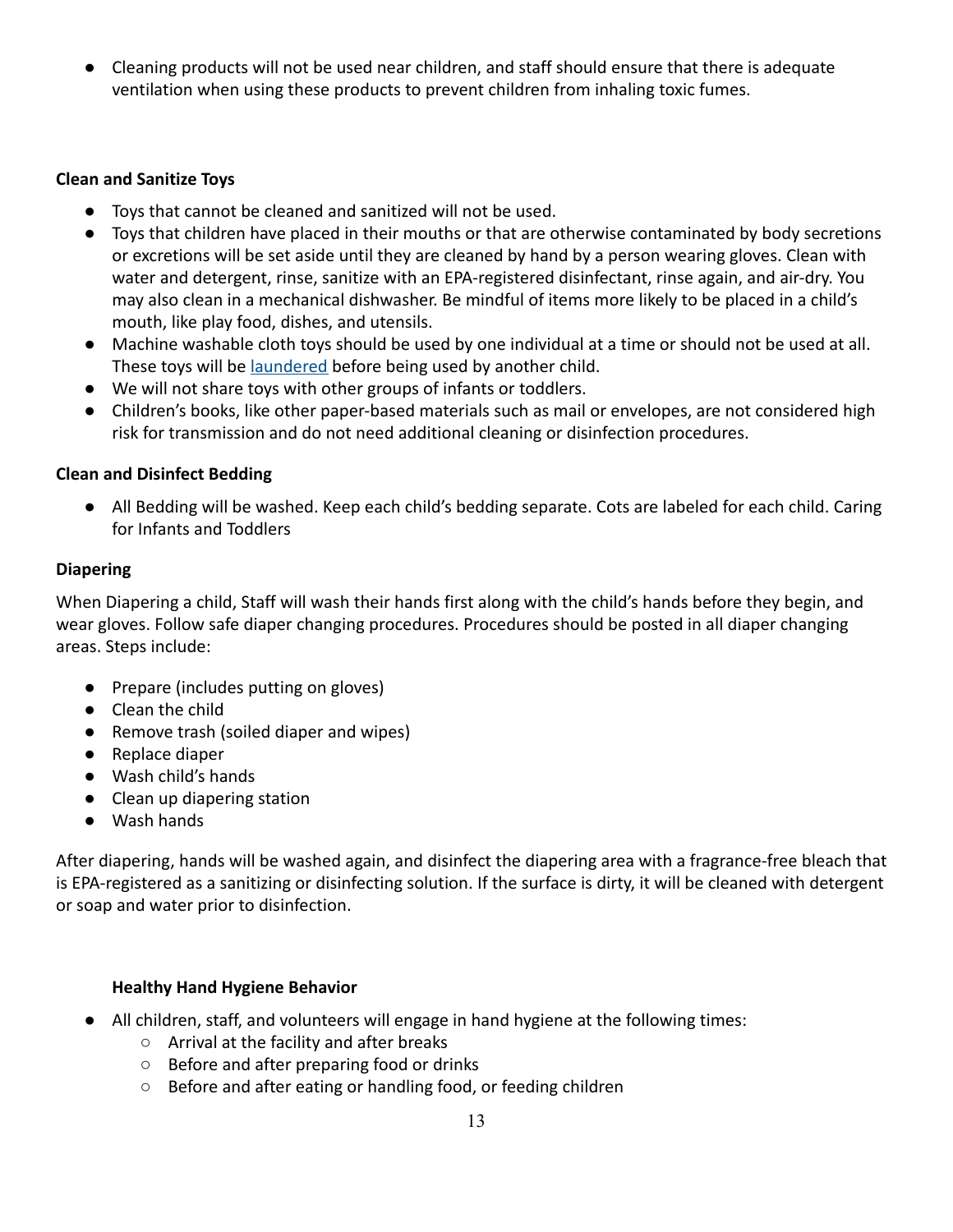- Before and after administering medication or medical ointment
- Before and after diapering
- After using the toilet or helping a child use the bathroom
- After coming in contact with bodily fluid
- After handling animals or cleaning up animal waste
- After playing outdoors or in sand
- After handling garbage
- Wash hands with soap and water for at least 20 seconds. If hands are not visibly dirty, alcohol-based hand sanitizers with at least 60% alcohol can be used if soap and water are not readily available.
- Children will be supervised when they use hand sanitizer to prevent ingestion.
- Assist children with handwashing, including infants who cannot wash hands alone.
	- After assisting children with handwashing, staff will also wash their hands.
	- **\*COVID-19-** Any person suspected of having COVID-19, diagnosed with COVID-19, or having been in contact with persons suspected of or diagnosed with COVID-19 shall be excluded from the center until written documentation is provided by the child's physician that the child is no longer communicable and may return to child care (407.605(i))
	- If any child or staff member at SLA is suspected of having or been in contact with COVID-19, SLA will send out written notification to all of the SLA family as well as sending out electronic notices.
	- Families who go on vacation to a state that is considered a "Hot Spot'' must follow the maximum 10 -day shelter in place order, as set forth by the Centers of Disease Control and Prevention.

#### **MEDICATION POLICY**

Parents/guardians must complete the *Daily Medical Consent Form* each day that their child is to be given any type of medication. ALL *prescribed* medications must be in the original container indicating the child's name, type, date of prescription, amount to be dispensed, and the name of the physician. Any *over-the-counter* medications must be in the original container and labeled with the child's name. Dosages will only be given according to the instructions on the container.

ALL medications must be given to the **DIRECTOR OR MAIN CHURCH OFFICE ONLY** for proper storage and distribution. Medications should be taken home every night.

Any topical products, such as diaper ointment, sunscreen or insect repellant, whether supplied by the parent or by the childcare center, shall be approved by the parent in writing prior to using.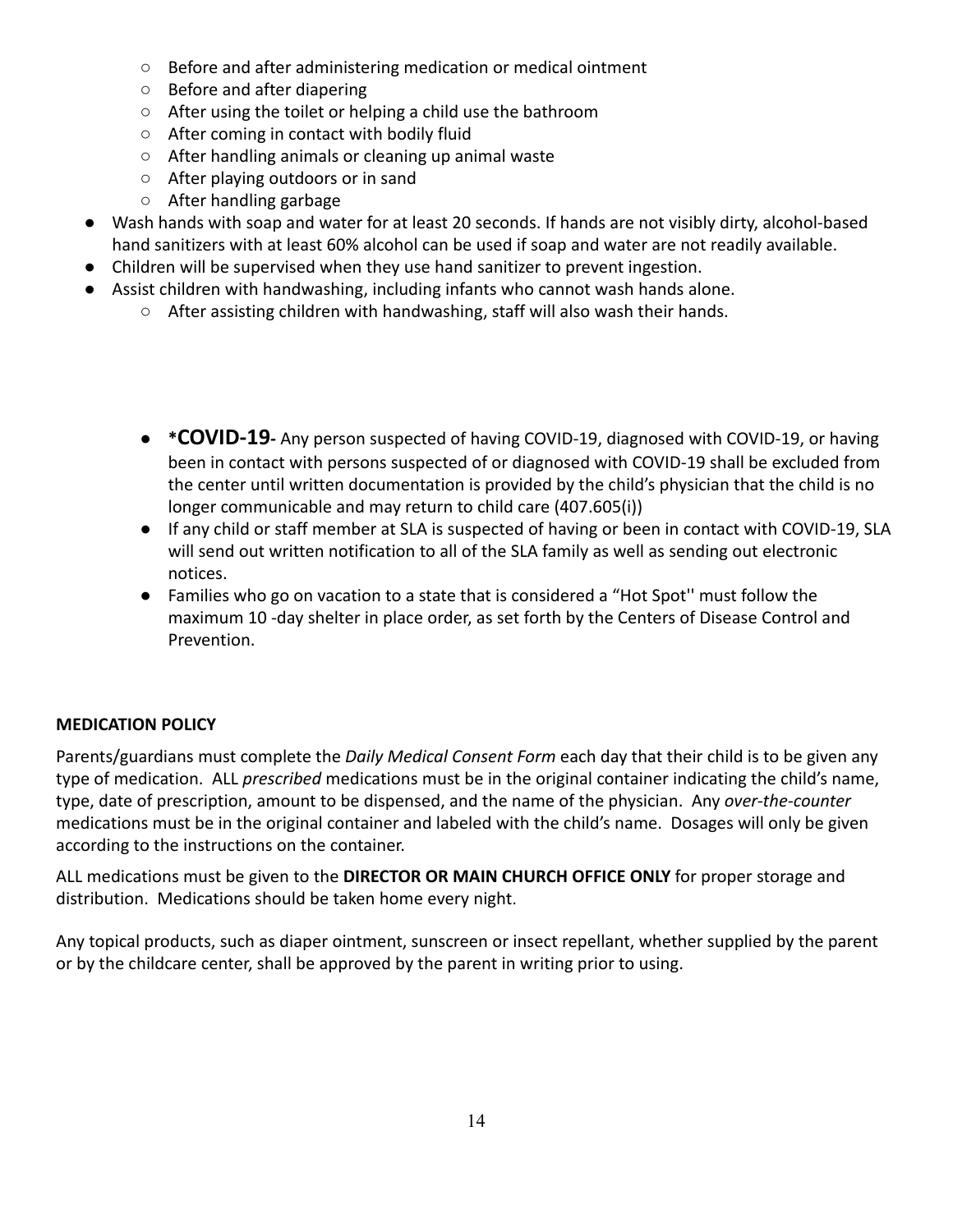#### **INCIDENT/ACCIDENT POLICY**

The administration and staff at SLA will make every effort to ensure the safety and welfare of each child.

In the event of minor incidents (slight cut, bruise, scrape), the staff will attend immediately to the incident and inform parents/guardians when the child is picked up. An incident report is documented and remains on file at SLA.

In the event of a serious accident or medical emergency for a child, the parent/guardian will be notified immediately. If unable to contact either parent/guardian, the emergency contact person indicated on the emergency card and enrollment form will be contacted. *For this reason, it is important that emergency telephone numbers and contacts are updated.* If your child requires medical attention, a staff member will remain with your child until someone arrives. In the event that parents/guardians or emergency contact persons are unavailable, the child may be transported to the closest hospital for medical assessment and/or treatment. An accident report is completed by the attending staff member, a copy is provided to the parent/guardian, and a copy is placed within the child's file and a copy is sent to DCFS.

#### **BEHAVIOR MANAGEMENT**

It is the nature of young children to strive toward autonomy. We know that young children are strong, capable, and curious. It is our goal to help children broaden and deepen their self-control, so they are better able to work both independently and in collaboration with other children and adults in the classroom so they can satisfy their curiosity and achieve autonomy. It is our intent to provide the experiences and the emotional and physical environment that rewards and supports growth in self-control. We recognize the powerful effect that positive consequences can have in supporting desirable behavior.

A positive discipline program is best accomplished by keying in the good behavior of children and by being consistent with discipline procedures**.** The children may assist in setting rules/limits of the classroom they identify as necessary. Limits and consequences must be clear and understandable to the staff and children and consistently enforced. Rules/limits should be observable, reasonable, and enforceable.

SLA uses the Soul of Discipline and The Whole-Brain Child approaches to teaching.

SLA abides by the general classification of rules/limits as such:

--shall not hurt/harm, or make any such attempts to other children, self or staff (this includes biting.)

--shall not hurt/harm/damage property of SLA or property of an individual

--shall not use inappropriate language or gestures that may cause harm to another individual

Disciplinary action may be necessary when rules are broken. The following procedure is recommended:

- 1. Discuss with the child the inappropriateness of his/her actions;
- 2. Attempt to redirect the child's behavior to an acceptable activity and remind the child as to why he/she is unable to continue playing or participating in the activity;
- 3. Remove the child from the activity/center area -- time to oneself may be needed or a simple redirection to another area.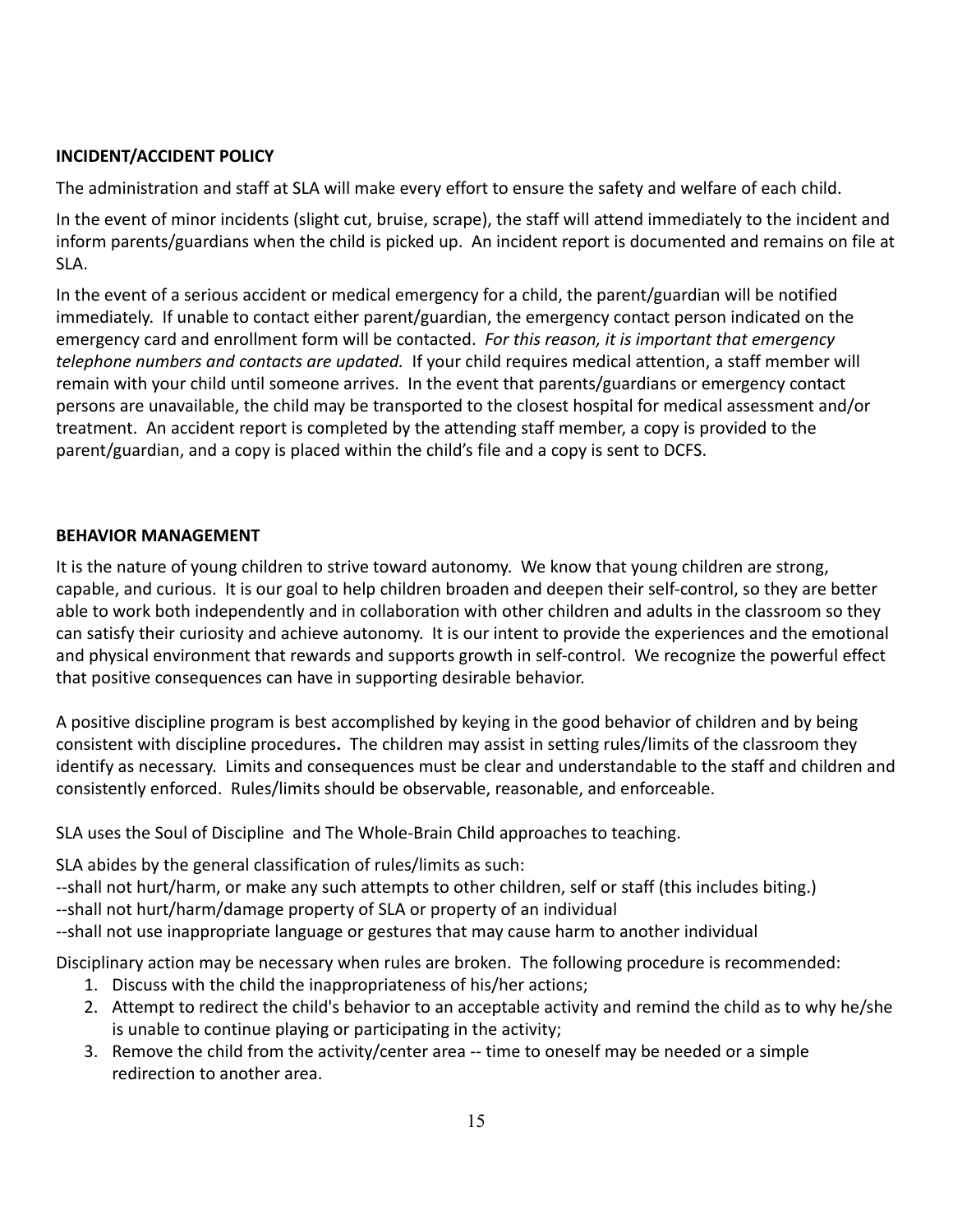Parents/guardians will be invited to collaborate with SLA staff in planning strategies to address any serious behavior problems.

#### **CHILD ABUSE AND NEGLECT REPORTING POLICY**

**All SLA and GUMC** staff members along with student teachers have legally mandated reporters of suspected child abuse/neglect and are subject to the state *Abused and Neglect Child Reporting* law.

#### **MEALS AND SNACKS**

In compliance with DCFS standards, Summit Learning Academy Children will be provided with nutritionally balanced meals each day. The Lunch fee is \$3.50 per day. This can be paid weekly or monthly and will be billed separately from Tuition. **If you would like for this to be part of your monthly EFT payment, please advise the office at the beginning of the school year.**

Children must be provided with nutritionally balanced snacks. The DCFS standards are as follows:

k) Meals and snacks for children one year of age and older shall comply with the requirements of Appendix E. Meals shall be prepared so as to moderate fat and sodium content. Limit salty snack foods, such as pretzels or chips.

1) Meal components are as follows:

A) Milk: Grade A, pasteurized, fortified, fluid milk. Because low-fat and skim milk may not provide adequate levels of calories and fatty acids, these milk shall not be given to children under 2 years of age unless recommended in writing by the child's medical provider. Only milk with a fat content of 1 percent or less may be given to children over 2 years of age unless recommended in writing by the child's medical provider.

B) Meat or meat alternative: Edible protein such as meat, fish, or chicken or other protein sources such as eggs, cheese, dried beans, or peas. A casserole or mixed dish must contain the required amount of protein per serving.

C) Fruits and vegetables: Cooked or raw. Each child shall have a total of 2 servings of fruits and/or vegetables for lunch. A good source of vitamin C shall be served daily. These include citrus fruits, melons, and other fruits and juices that contain at least 30 mg of vitamin C per serving.

D) Bread or bread alternative: An equivalent serving of cornbread, biscuits, rolls, muffins, bagels or tortillas made of enriched or meal or flour may be substituted for sliced bread. Bread alternatives include enriched rice, macaroni, noodles, pasta, stuffing, crackers, breadsticks, dumplings, pancakes, waffles, and hot or cold cereal.

E) Butter or margarine: As a spread for bread, if desired. Choose monounsaturated and polyunsaturated fats (olive oil, safflower oil) and soft margarine; avoid trans fats, saturated fats, and fried foods.

F) Beverages with added sweeteners, whether natural or artificial, shall not be provided to children.

G) Children shall be offered water to rinse their mouths after snacks and meals when tooth brushing is not possible.

2) If any part of the nutritional requirements is designated as dessert, it shall be served as an integral part of the meal. Ice cream or milk-based pudding may be used occasionally. Cakes, pastries, cookies, or other foods with high sugar and/or fat content shall not be served to children enrolled in the program.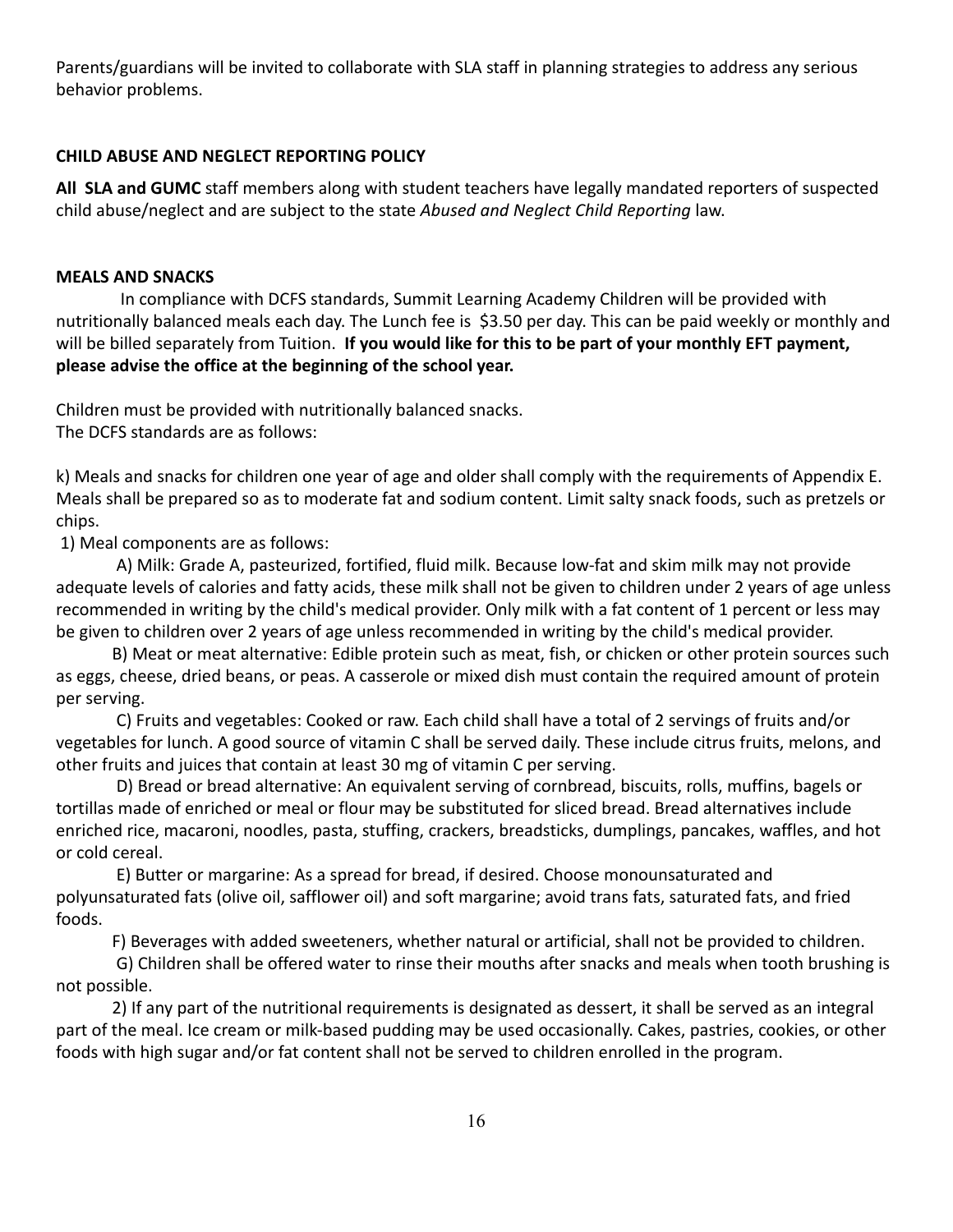#### **Parents are required to submit any food allergies to the Director upon enrollment**!

Meals and snacks are eaten with supervising adults, who assist children to serve themselves, encourage them to try all meal components, and encourage appropriate table manners.

SLA provides the opportunity for families to eat with their child during the scheduled lunchtime. Please inform your child's teacher and the Director if you choose to join your child for lunch.

If your child cannot have any of the catered lunches provided, a Doctor's note must be provided to allow meals from home.

#### **REST TIME**

Rest time is provided after lunch for the children. Children will be required to rest on their mats for approximately 30 minutes. Two-year-olds will be allowed to nap for up to 2 (two) hours. Quiet activities will be provided for the remainder of the rest time for those children who are unable to sleep. Parents/guardians are requested to provide a kindermat for their child. A small stuffed animal/toy from home may also help the child adjust to napping time. All items from home must be **clearly labeled** with the child's name. Parents/guardians must take their child's blanket home at the end of each week for washing. Mats will be sanitized weekly (or as needed).

#### **CLOTHING**

It is very important that children are dressed comfortably for play experiences. Children should wear clothing that is washable and suitable for both indoor and outdoor play activities. A full set of extra clothing appropriate for the season, including socks and underwear, should be kept at SLA. **All clothing must be labeled with the child's name.** Children and staff will go outside daily unless temperatures dip below 20 degrees (inclusive of wind chill factor). Hats, mittens, scarves, boots, etc. should be brought or worn to school during the cold months. Boots are not allowed to be worn in the classroom.

#### **CHILD'S PERSONAL BELONGINGS**

Children may bring a stuffed animal/toy for rest time, but it must remain in the child's cubby until rest time or used only for adjustment purposes to the classroom. Toys and other treasures should remain at home, **except** for the days when your child is asked to bring something for *Show and Share*.

Any toys brought to SLA from home will be kept in the child's space until he/she goes home. This policy will protect the safety of children's personal belongings, as well as preventing potential health hazards.

#### **FIELD TRIPS**

Topics of study in SLA often lead the children and staff to take field trips for further investigation. There may be many possibilities for on-site investigations and/or walking excursions. Permission forms will be available for parental approval to facilitate your child's participation in these activities.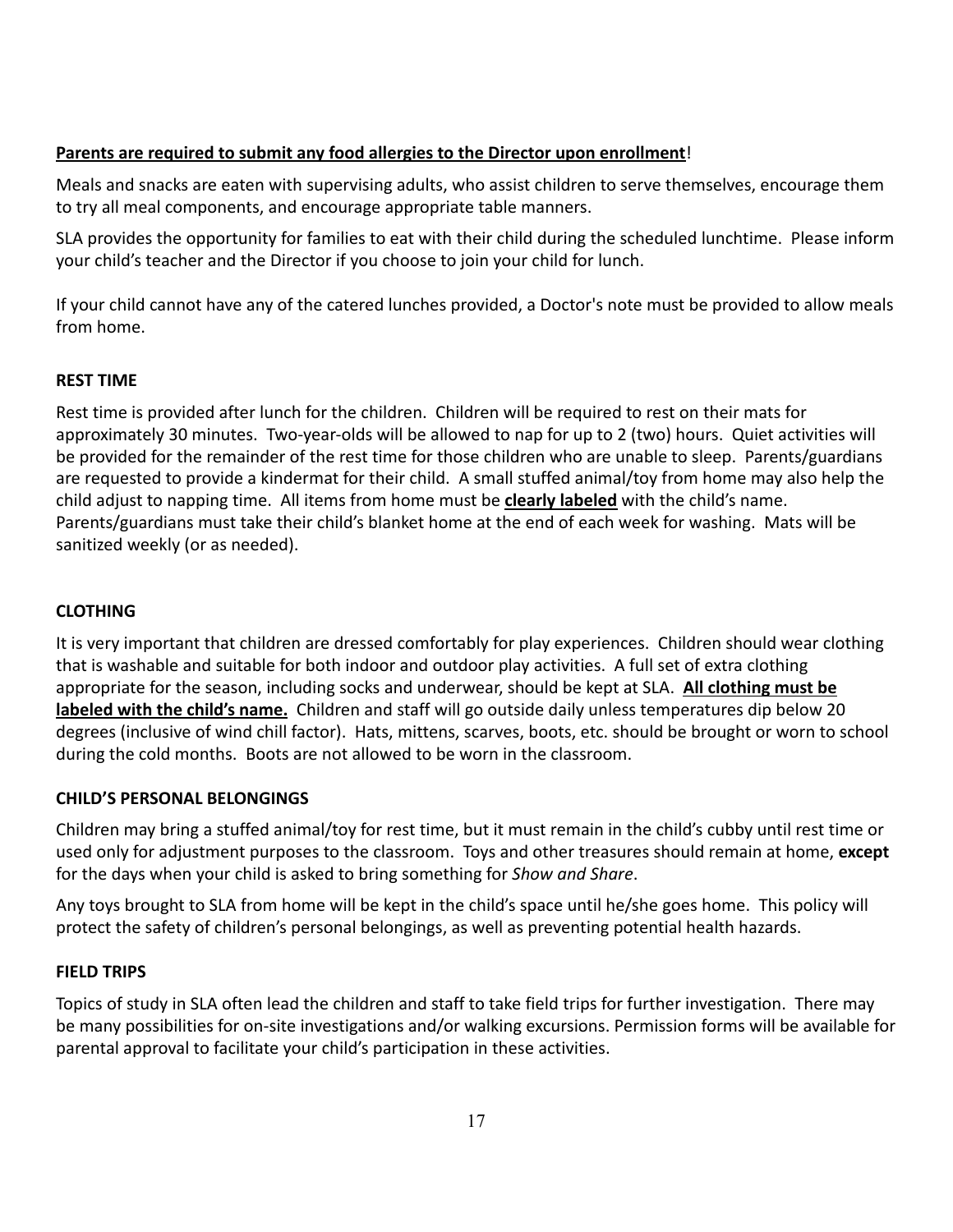#### **TUITION PHILOSOPHY**

The tuition that families pay covers the salary and benefits of our faculty and staff. This is certainly not the full expense of running a school and educating each student. However, the difference is made up by GraceUnited Methodist Church and profits from each one of the several fundraisers run by the school every year.

#### **A non-refundable \$125.00 registration must accompany the enrollment/registration forms.**

Families may choose from several tuition payment options.

**There will be no reduction in tuition fees due to family vacations, sickness, absences, or inclement weather.**

Once your regular payment is determined, your payment will always be the same,

#### **PAYMENT OPTIONS**

**Annual Payment Option**: The full annual payment must be made before the first day of school. If at any time throughout the year you decide to withdraw your child from SLA, you will receive a full refund for all unused tuition.

**Semester Payment Option**: The full semester payment must be paid before the first day of each semester. If at any time throughout the semester you decide to withdraw your child from SLA, you will receive a full refund for all unused tuition.

**10 Equal Payment Option**: You have the option of setting up an automatic payment with your bank. The payments will be withdrawn from your checking or savings account on the first Monday of the month (August through May). An EFT (Electronic Funds Transfer) Authorization Form is required for this payment option. The form must be submitted, along with a voided check, at least 30 days prior to the first payment. If interested, please as the Director for an EFT Authorization Form.

#### **FEES**

**Late Pick-Up Fee:** \$1.00 will be charged per minute past the school closing time of 5:00 PM. After 15 minutes, the staff will begin contacting the parents/emergency contacts. **Authorities will be called. If any child is not picked up within one hour after school is closed**. We understand that occasionally meetings or other events can run late, please alert the school as soon as possible if you know you will be late.

#### **Please Note: If your child is scheduled to be picked up at 11:30 or 3:00, and you are more than 5 minutes late, you will be charged \$10.00.**

**Late Payment Fee:** \$25.00 per month will be charged on balances over 10 days past due. To avoid a late fee, please contact us immediately if you are unable to make your payments as scheduled.

**Return Payment Fee:** \$25.00 will be charged for insufficient funds checks or refused payments.

**Schedule Change Fee:** \$25.00 will be charged if schedule changes are made more than once per year. Schedule Change Forms should be submitted at least two weeks prior to a change.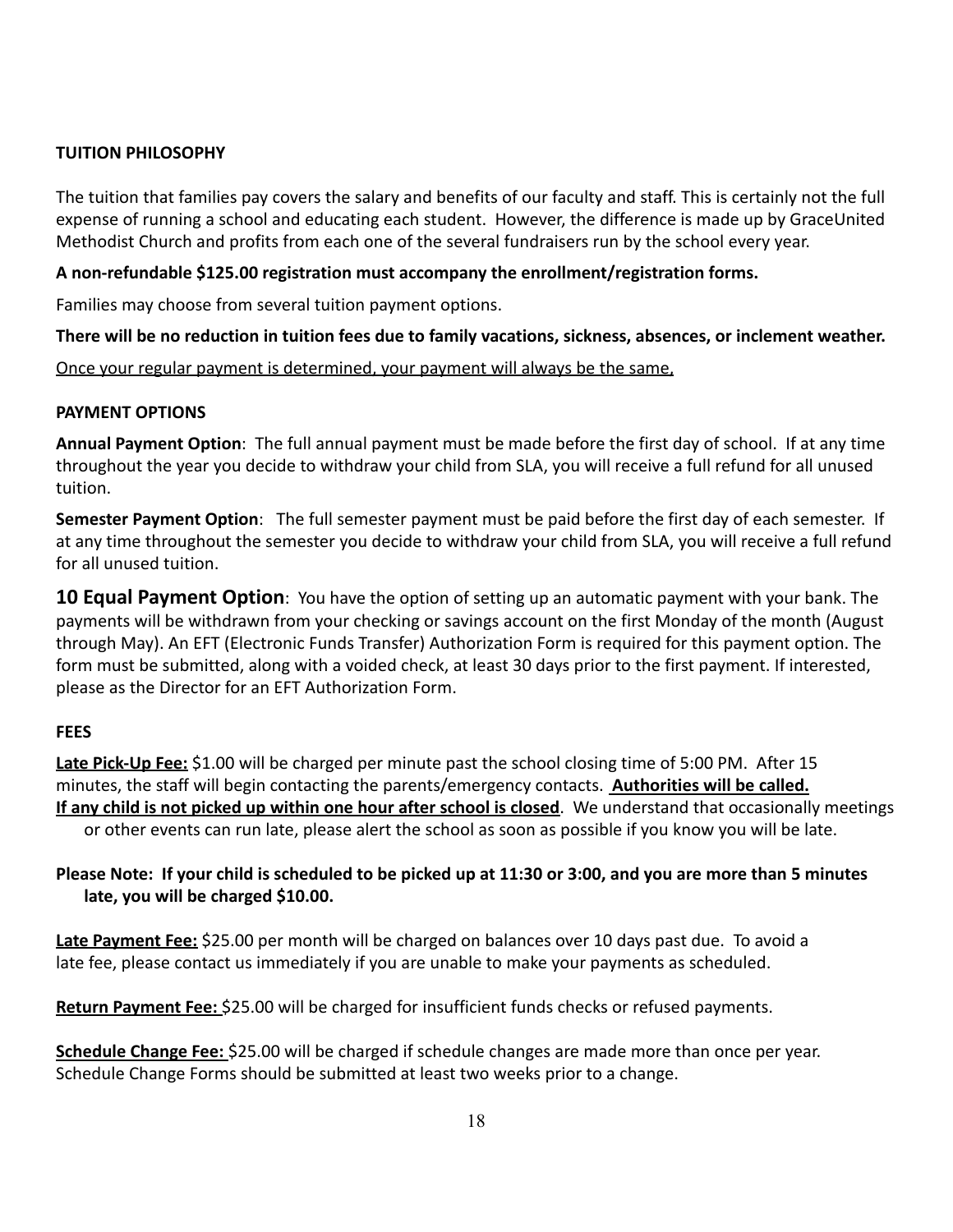**Tuition will need to be paid in full in order to participate in the graduation ceremony,release of any student records, and re-enrollment for the following year. If there are financial difficulties, please contact the administration office and we will be more than happy to work with you.**

#### **WITHDRAWAL/DISMISSAL POLICY**

Withdrawal from SLA requires a two-week notification to the Director and the submission of a Student Withdrawal Form. Failure to comply with this procedure will result in a fee equivalent to two week's tuition based on your child's current scheduled enrollment.

Dismissal from SLA may be required due to one or more of the following circumstances:

- Failure to comply with the *Tuition and Fees Agreement* -- dismissal may result if childcare fees have not been paid for 2 (two) or more weeks.
- Failure of a child to make a positive adjustment within the first 3 (three) weeks of enrollment. This may include situations in which a child:
	- 1. Does not adapt to the Center/classroom routine.
	- 2. Does not follow the guidelines required by SLA.
	- 3. Presents behavior that negatively affects the health, safety, and well-being of others

Either party may request a conference with the appropriate staff/parent at any time.

The Director may dismiss a child from SLA if a parent/guardian does not agree or comply with SLA policies and create an atmosphere that is detrimental to the well-being of the children and staff at SLA. If SLA staff, in the proper exercise of its discretion as to the guardian of the children under its care and supervision, decides that a parent or any other person or persons associated with the child cannot or will not consistently follow these guidelines and policies, SLA reserves the power and authority to immediately, without prior notice, terminate all services to any child or children.

#### **TUITION DISCOUNTS**

Families with more than one child enrolled at SLA are eligible for a 10% discount on tuition. **Active Members of Grace United Methodist Church** are eligible for a 10% discount on tuition.

Only able to utilize one of the discounts at a time. Not able to combine the two.

#### **SCHEDULE CHANGE**

Temporary alterations in a child's daily schedule must be reviewed and approved by the Director at least 24 hours in advance. Permanent alterations in a child's schedule must be reviewed and approved by the Director at least 48 hours in advance. A Change of Schedule Form must be submitted prior to any changes.

Drop-In Tuition is subject to availability and requires prior approval from the director. A Drop-In Tuition form must be filled out and fees are due immediately upon approval.

#### **DAILY LATE FEE**

Parents/guardians are expected to pick up their children promptly at the close of each session. If a parent/guardian fails to pick up their child at the closing time, the parent/guardian will be phoned immediately. If a parent/guardian cannot be reached, designated emergency contacts will be called. If an hour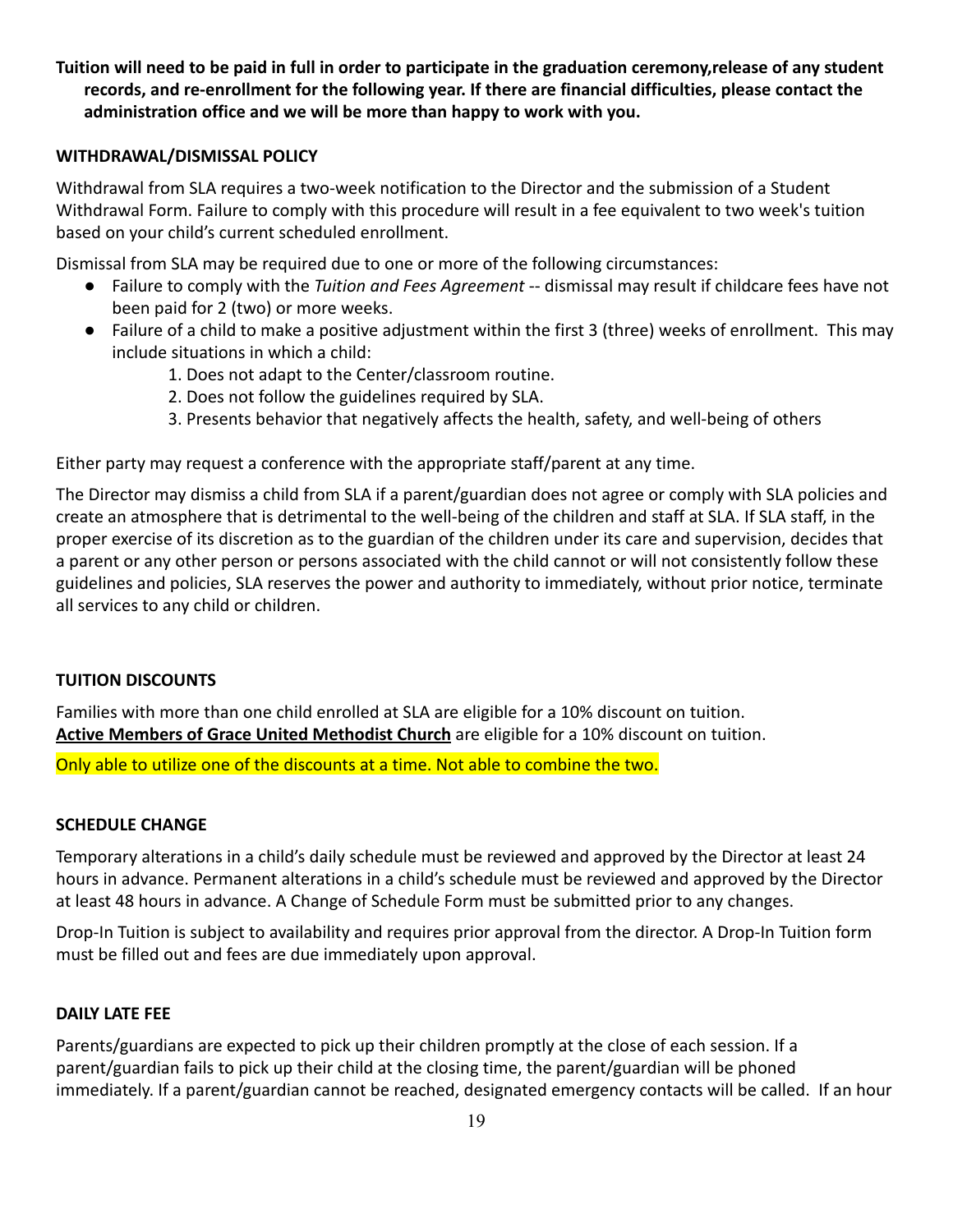passes and the child has not been picked up, the Police Department will be contacted. A charge of \$1.00 per minute past the closing time will be assessed and payable by the end of the week, along with the following week's fees.

#### **ABSENCES**

If the child/children will be absent, the parent/guardian MUST contact Summit Learning Academy at (815)815-7324 prior to 8:00 AM. You will be charged for days your child is absent.

#### **DROP-OFF AND PICK-UP POLICY**

Students who are enrolled in our Before Care Program will be admitted at the double doors marked Before Care beginning no earlier than 7 AM. Unless your child is enrolled in our Before Care Program, teachers will admit students at 8:15. Doors will not open earlier.

#### **Pick Up**

#### **PLEASE MAKE SURE THAT WHOEVER IS PICKING UP YOUR CHILD BRINGS THEIR COLOR-CODED CARD WITH YOUR CHILD'S NAME ON IT. CHILDREN WILL NOT BE RELEASED TO ANYONE THAT DOES NOT HAVE THIS CARD AND WHO IS NOT LISTED ON THE PICKUP AUTHORISATION SHEET.**

If your child is not picked up by their designated time, SLA will contact the authorized emergency contacts listed on the file twice in order to arrange to pick up for the child. If no authorized contacts are found or unable to pick the child up, the child will be kept at SLA until 5:00 PM when the local authorities will be contacted due to State law, Children cannot be at SLA for more than 10 hours per day. The Director or Assistant Director will be at SLA with the child until an Authorised person or a member of the local authorities arrive for the child. For this reason, it is imperative that the Authorisation sheet is kept up to date. Any time a change has happened, please make sure it is updated in the SLA office. As per policy Staff will NOT discuss this issue with anyone but the parent or guardian and never with the child.

Parents are always welcome to visit with their child/children. However, they must inform the Director and/or teachers of his/her actions.

Only persons authorized by the parent/guardian will be permitted to take a child from SLA unless other arrangements are communicated in writing and signed by the parent/guardian. A photo ID is required prior to releasing a child to a person other than the parent/guardian.

If a parent/guardian requires a later pick-up time, the parent must contact SLA immediately to inquire of availability. Center management will strive to adhere to changes in work schedules, although capacity in the classroom must be adhered to. Late fees will not be charged, as long as SLA has been notified and approval has been granted. Additional fees may be added if the additional time requested addresses a full time vs. part-time enrollment.

The Child Passenger Protection Act requires that all children under age 8 be properly secured in an appropriate child safety restraint system. **SLA will not allow a child to leave the premises without a child safety restraint system in place.**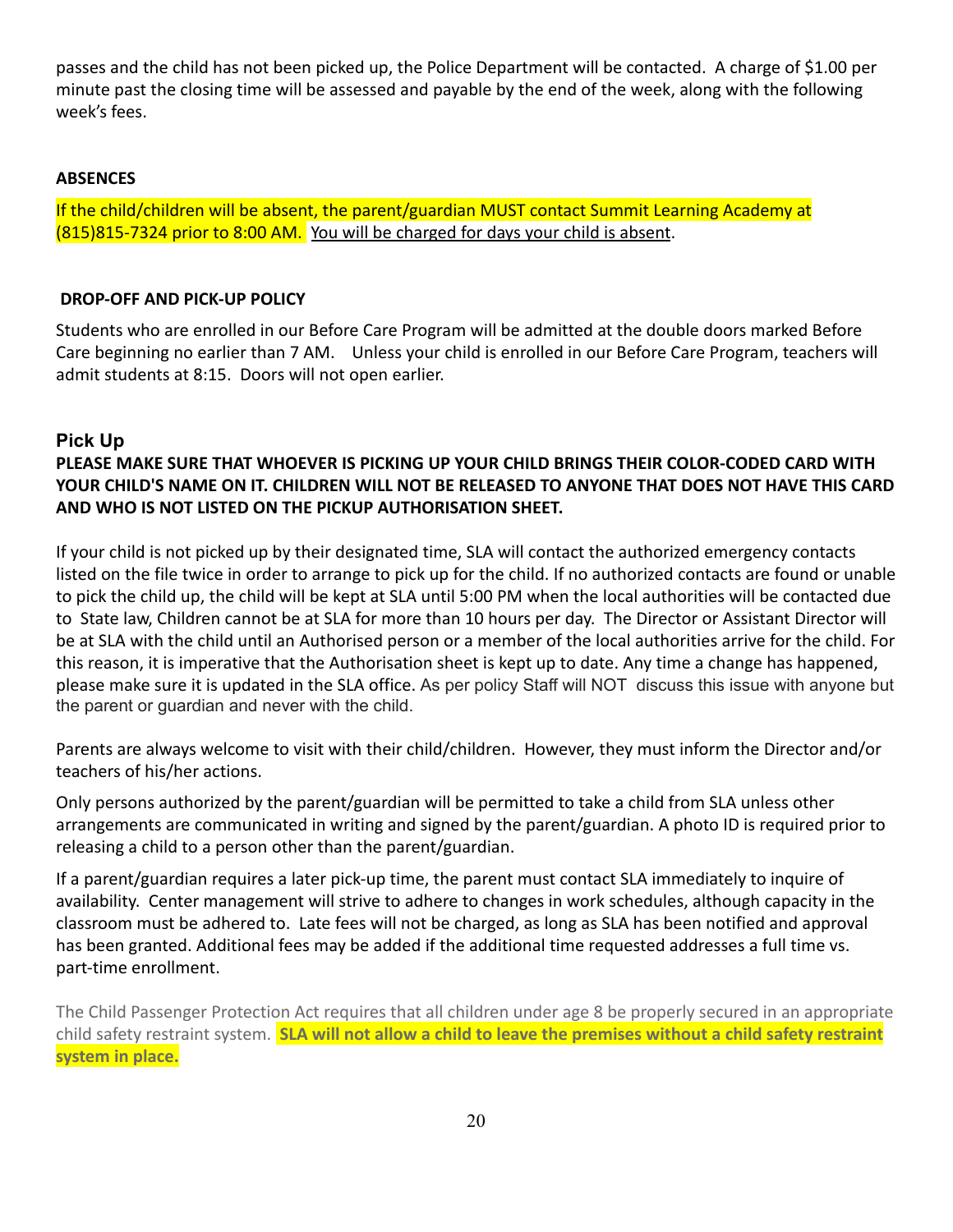## eLearning FAQ Sheet

#### **Q. When will eLearning days be used?**

**A. eLearning days will be utilized for inclement weather days, or in the event, we experience any "stay at home" orders.**

#### **Q. How will students and parents be notified if an eLearning day will be used?**

**A. eLearning Day notifications will be sent out via Seesaw, Facebook, and on the school website.**

#### **Q. How will my child access course information on an eLearning Day?**

**A. Course information will be made available for students through SeeSaw and on the Schools Website under Departments >> Technology >> eLearning >> eLearning Class Information.**

#### **Q. When will eLearning day assignments be posted?**

**A. eLearning assignments will be made available by 9:00 AM.**

#### **Q. How long is the assignment completion window?**

**A. Students will have 5 school days to complete their eLearning assignments. If a student does not turn in their homework by the end of the completion window they will be marked absent for the eLearning day.**

#### **Q. Do students have to complete assignments in SeeSaw?**

**A. Teachers may opt to send home paper/pencil assignments. Teachers may also opt to assign a hybrid of online and paper/pencil assignments. Learning objectives, instructions, and assignments must still be posted by the teachers by 9:00 am on an eLearning Day.**

#### **Q. How long should I expect my child to work on course work during an eLearning day?**

**A. Per Illinois Public Act 101-0012, effective July 1, 2019, reinstates the requirement that a school day consists of a minimum of five hours of instructional time, but now authorizes school districts statewide to utilize "E-Learning Days" in lieu of emergency days, and allows students to engage in career-connected learning outside of the classroom.**

#### **Q. What happens if my child needs assistance?**

**A. Students and parents may contact a teacher via the teachers' email or Seesaw. Teachers will have designated office hours from 9:00 AM-3:00 PM during an eLearning Day. Parents may also contact administrators via email and building phone numbers.**

#### **Q. What do I do if I have a technology-related question during an eLearning day?**

**A. Parents and students can contact the Technology Help Desk at http[s://help.seesaw.me/hc/en-us](https://help.seesaw.me/hc/en-us)**

#### **Q. How will attendance be taken?**